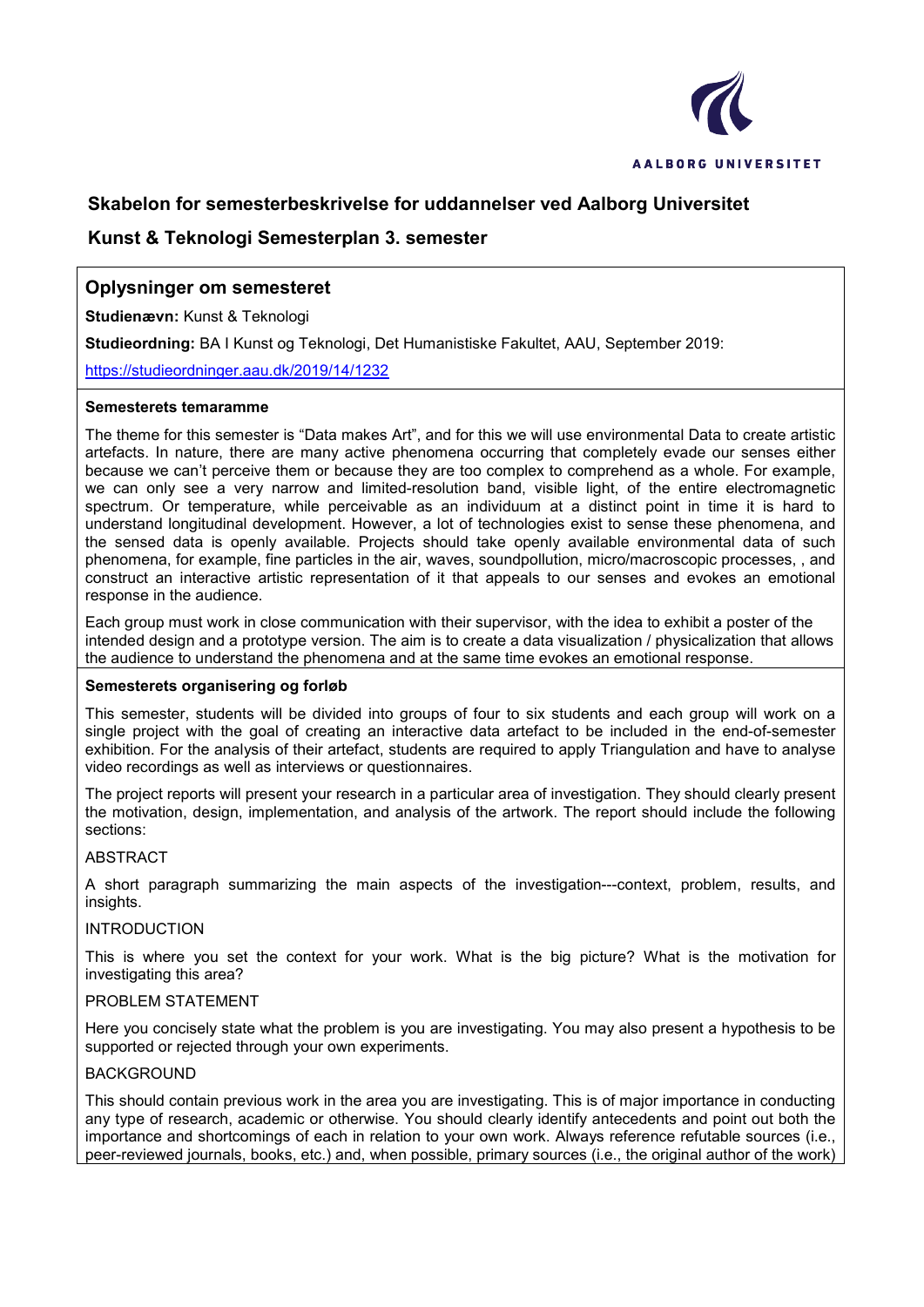to avoid misinformation. Google and Wikipedia are okay only as starting points.

### DESIGN METHODS

What specific academic and artistic methods are you employing in your study? How will you test your hypotheses, or carry out the research aspects of your project? Identify at least 2 methods (1 artistic, 1 academic) that will form the backbone of your investigation.

#### IMPLEMENTATION

How was the final work developed and constructed? Include overall system diagrams, floorplans, scenic designs, renderings, illustrations and other supporting evidence of the exhibition. Detail the most important aspects of the implementation and place the rest in the appendix. Ideally, a reader should be able to recreate your artwork/performance based on the information in this section.

#### ANALYSIS

Was your work successful? Support this with experimental data. If you made an initial hypothesis, do your observations support or reject it?

#### FUTURE WORK

Is there anything you could have done better? How? If you were to develop this project more, what would you work on next?

#### CONCLUSION

This is where you bring it all together. It is NOT simply a summary of what you have done---that is supplied by the abstract. You should connect all the dots and synthesize new insights here. What can others learn from this?

#### **REFERENCES**

List of references following the APA referencing style.

#### APPENDIX

Include all data produced during your investigation. This can include experimentation/observation logs, transcriptions of interviews, survey data, source code, etc. Note that the main text can reference the information in this section.

All figures, tables, and images in the report must be labelled with a brief description and cited in the main text. You are also required to make a video documentation of the final artefact and hand it in with the report.

All material in the report that is not the original creation of the students in the group must be properly acknowledged by using the APA referencing style. Failure to do this will be considered plagiarism and will lead to immediate failure and possibly also to expulsion from the program.

#### **Semesterkoordinator og sekretær**

**Semesterkoordinator**: Markus Löchtefeld

**Sekretær**: Elsebeth Bækgaard

### **Modulbeskrivelse (en beskrivelse for hvert modul)**

### **Modultitel, ECTS-angivelse**

Dynamisk Kunst og Teknologi 15 ECTS

### **Placering**

3. Semester

### **Modulansvarlig**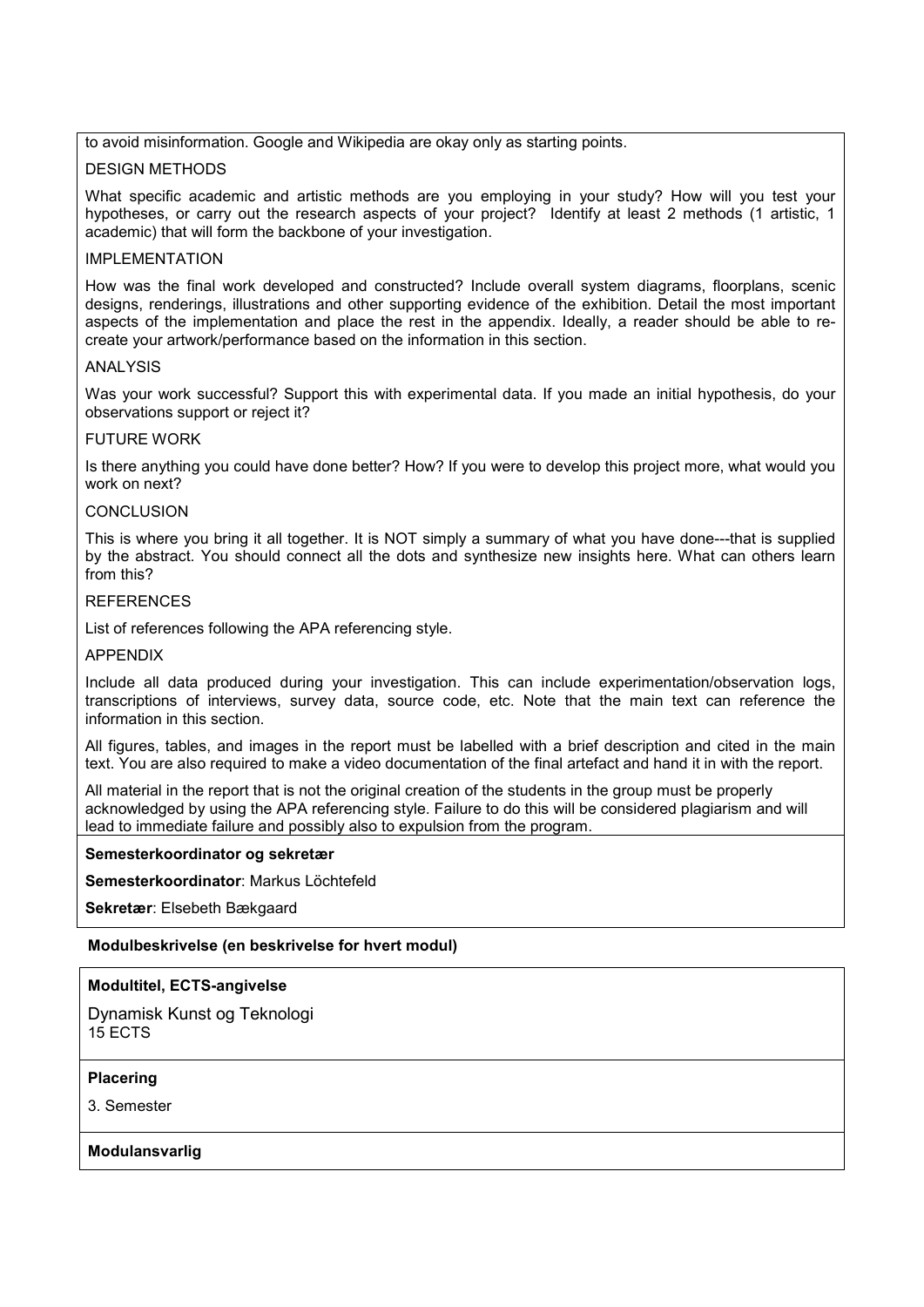Markus Löchtefeld

#### **Type og sprog**

Gruppe- og projektarbejde Dansk

#### **Læringsmål:**

Formålet med modulet Dynamisk kunst og teknologi er at give den studerende en introduktion til grundlæggende problemstillinger og løsninger vedrørende udarbejdelsen af kunstneriske projekter, der udtrykker forskellige former for dynamiske effekter og overgange.

I dette modul skal den studerende opnå:

Grundlæggende viden om

- kunstværker støttet af teknologier, som udtrykker dynamiske effekter og fysiske, æstetiske overgange
- perception og de eksperimentelle effekter af dynamiske artefakter
- diverse mekaniske og elektroniske teknologier, der anvendes i dynamiske kunstsammenhænge
- kunstneriske udtryksformer under anvendelse af medieteknologier til skabelse af interaktivitet i realtid
- brug af videnskabelige og kunstneriske metoder og værktøjer i forbindelse med design og implementering af artefakter eller installationer, der udtrykker eller udløser fysisk bevægelse.

Færdigheder i at

- identificere og formulere en kunstnerisk problemstilling inden for semestrets tema
- analysere en kunstnerisk problemstilling og udvikle alternative koncepter for den definerede problemstilling
- begrunde anvendelsen af bestemte teknologier i forbindelse med design af installationer, der udtrykker overgange, bevægelse eller transformation
- identificere, udvikle og beskrive samspillet mellem form, materialevalg og teknologiske løsninger med henblik på at opnå et klart æstetisk udtryk og resultat
- anvende videnskabelige og kunstneriske metoder med hensyn til samspillet mellem teknologi, materialevalg, æstetisk udtryk og brugeroplevelse i forbindelse med udvikling af dynamiske artefakter og installationer.

Kompetencer i at

- beskrive og analysere værker og installationer, der anvender adaptive teknologier
- anvende adaptive teknologier inden for design og implementering af artefakter eller installationer, der udtrykker fysisk bevægelse og transformation
- placere egne kunstneriske løsninger i en sammenhæng (i forhold til moderne, sociokulturelle krav og konsekvenser, kunstteoretiske og æstetiske dimensioner m.v.)
- beskrive det færdige design videnskabeligt og formidle dette i en projektrapport, portefølje m.v.

# **Indhold**

Grundlaget for dette modul er perception og oplevelse af bevægelser og overgange. Den studerende arbejder med principperne for skabelse af tidsbaserede artefakter og oplevelsen af artefakter, der udtrykker tidsmæssige, rumlige og affektive overgange. En række medieteknologier og tekniske løsninger vil blive afprøvet og anvendt i forbindelse med udarbejdelsen af produkter, artefakter og installationer i projektenheden, herunder mekaniske og elektroniske alternativer til skabelse og styring af bevægelse, placering i rum og autonom bevægelse.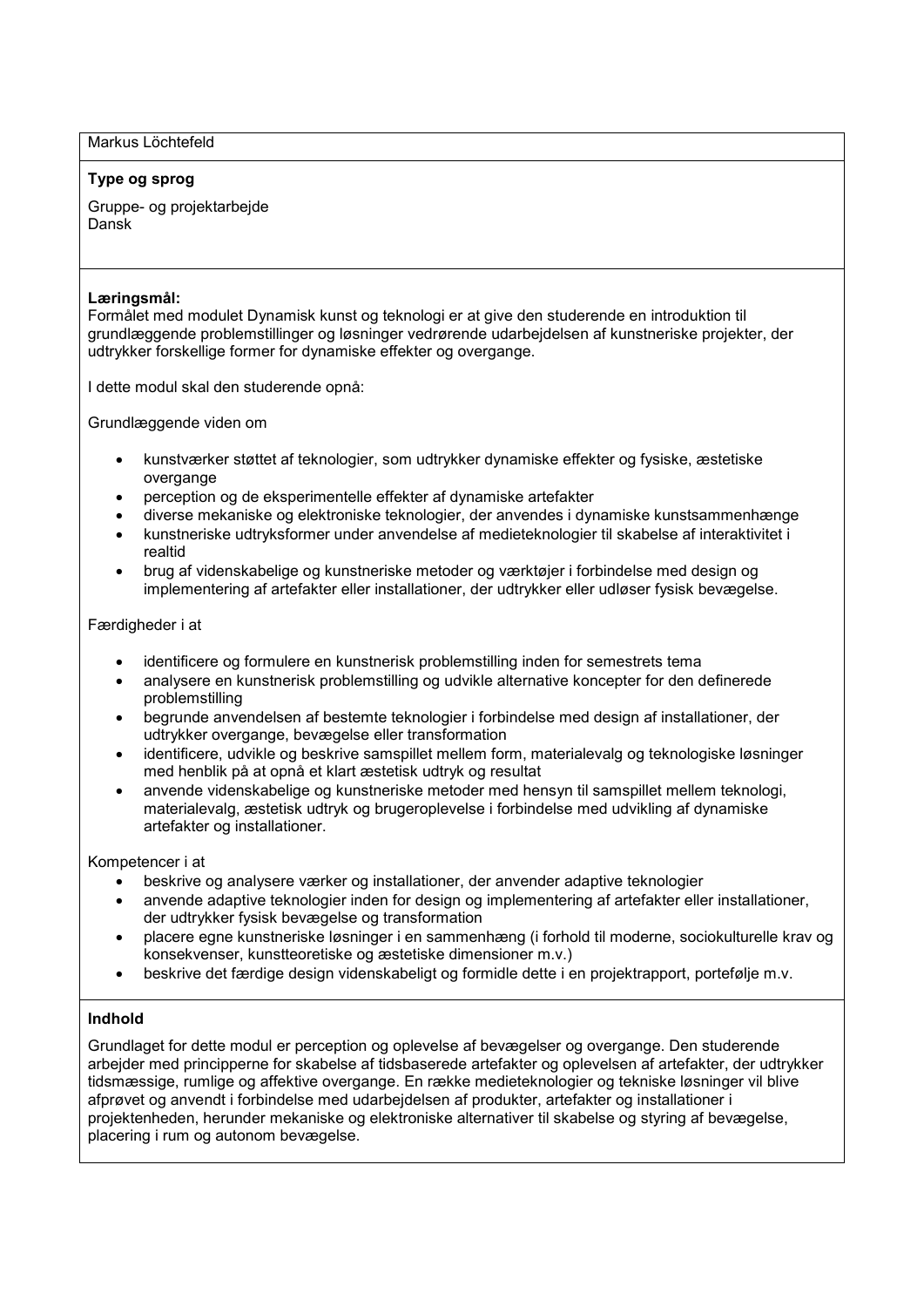I løbet af semesteret arbejder den studerende teoretisk og eksperimentelt med projekter, der udfordrer den studerendes kreative og tekniske færdigheder og skaber kunstneriske effekter med fokus på forskellige former for interaktion mellem mennesker og maskiner.

### **Omfang og forventet arbejdsindsats**

15 ECTS points. 1 ECTS point = 27,5 times arbejde. 15 ECTS = 412,5 timers arbejde bestående af forberedelse til undervisning, undervisningsdeltagelse, gruppearbejde, øvelser, vejledning og eksamener.

### **Modulaktiviteter (kursusgange m.v.)**

### **Course: Dynamisk kunst og teknologi (0.5 ECTS)**

This course is meant to set the scene for the semester and introduce the students to the theme of "Data makes Art" we will have a look of artistic approaches of turning data into artistic artefacts. Besides this we will cover academic approaches to Data Visualization and Physicalization and what we can learn from them.

#### **Lesson 1: Introduction to Data Art**

This lecture will give an overview over previous work in the area of art created by data.

#### **Literature**

|                                                                                                                                                                                                                                  | Pri.<br>lit.<br>no of p. | Sec.<br>lit.<br>no of p. | Dig.<br>upload |
|----------------------------------------------------------------------------------------------------------------------------------------------------------------------------------------------------------------------------------|--------------------------|--------------------------|----------------|
| Viégas, F. B., & Wattenberg, M. (2007, July). Artistic data visualization:<br>Beyond visual analytics. In International Conference on Online<br>Communities and Social Computing (pp. 182-191). Springer, Berlin,<br>Heidelberg. | 10                       |                          | Yes            |
| Rodgers, J., & Bartram, L. (2011). Exploring ambient and artistic<br>visualization for residential energy use feedback. IEEE transactions on<br>visualization and computer graphics, 17(12), 2489-2497.                          | 9                        |                          | Yes            |

### **Lesson 2: Data Visualization and Physicalization**

In this lecture we will cover the basics of data visualization and data physicalization.

|                                                                                                                                                                                                                                                                                        | Pri.<br>lit.    | Sec. lit. | Dig.      |
|----------------------------------------------------------------------------------------------------------------------------------------------------------------------------------------------------------------------------------------------------------------------------------------|-----------------|-----------|-----------|
|                                                                                                                                                                                                                                                                                        | no of p.        | no of p.  | upload    |
|                                                                                                                                                                                                                                                                                        |                 |           |           |
| Yau, N. (2011). Visualize this: the FlowingData guide to design,<br>visualization, and statistics. John Wiley & Sons.                                                                                                                                                                  |                 | 384       | <b>No</b> |
| Jansen, Y., Dragicevic, P., Isenberg, P., Alexander, J., Karnik, A., Kildal,<br>J.,  & Hornbæk, K. (2015, April). Opportunities and challenges for data<br>physicalization. In Proceedings of the 33rd Annual ACM Conference on<br>Human Factors in Computing Systems (pp. 3227-3236). | 10              |           | Yes       |
| Correll, M. (2019, May). Ethical dimensions of visualization research.<br>In Proceedings of the 2019 CHI Conference on Human Factors in<br>Computing Systems (pp. 1-13).                                                                                                               | 10 <sup>1</sup> |           | Yes       |
| Suave, K., Bakker, S. & Houben, S., Econundrum: Visualizing the<br>Climate Impact of Dietary Choice through a Shared Data Sculpture. In<br><b>ACM DIS'20</b>                                                                                                                           | 10 <sup>1</sup> |           | Yes       |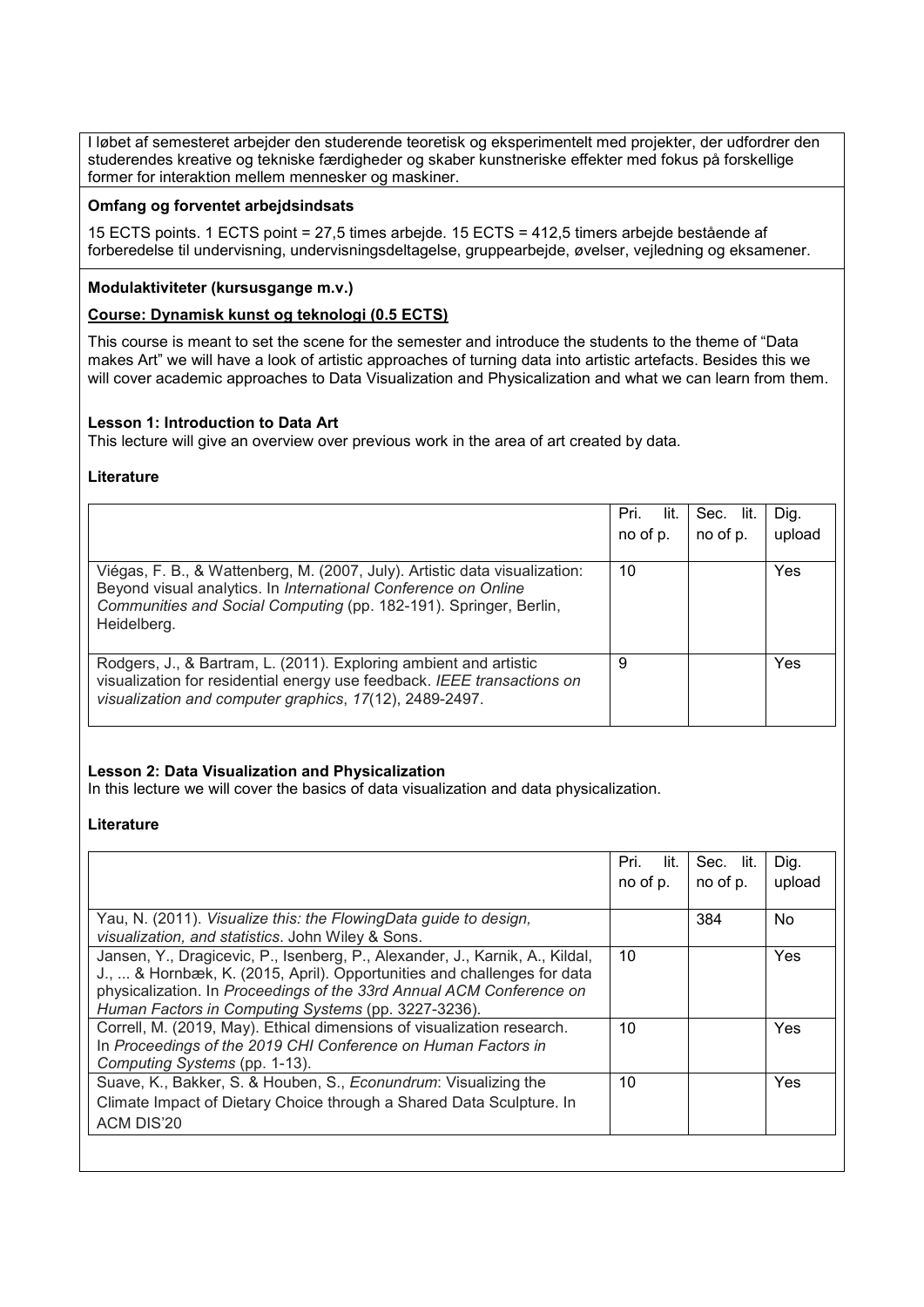### **Course: Artistic and Academic Methodology III (1 ECTS)**

Affective design is about designing strong and specific emotions in user(s). The lecture series will first introduce the wider field of Affective Computing as inspired by Human Computer Interaction (HCI) before focusing on the academic methodologies to analyze and evaluate artistic artworks based on Affective Design. These techniques will allow students to actually understand what an artist targets as an audience experience when engaging with his/her artwork. Further the sessions aim to provide the students with a theoretical toolkit that help produce more effective, convincing and impressive works of art. Assessment: through the semester project.

#### *Additional Recommended Reading*

**Before lecture 1 + 2:** Emotional Design - Don Norman pp. 1-60 [LINK](https://motamem.org/upload/Emotional-Design-Why-We-Love-or-Hate-Everyday-Things-Donald-Norman.pdf)

**Before lecture 3 + 4:** Emotional Design - Don Norman pp. 61-133 [LINK](https://motamem.org/upload/Emotional-Design-Why-We-Love-or-Hate-Everyday-Things-Donald-Norman.pdf)

**After lecture 3 + 4:** Emotional Design - Don Norman pp. 133-227 [LINK](https://motamem.org/upload/Emotional-Design-Why-We-Love-or-Hate-Everyday-Things-Donald-Norman.pdf)

-------------------------------

#### **Sessions 1+2:**

Introduction (and beyond) – Sentics - Affective computing – history and positions; Affective Design (Sensors & Sensing); Infrared, Ultrasound, Camera; Mulder's white paper and others, Emotion and appraisal; Triangulation – including - interviews, questionnaires, survey and other methods including Video analysis tools & challenges - from FACS taxonomy – through to extracting motion cues (QoM, CI, Kinematic cues) part 1

### **Literature for 1 + 2**

|                                                                             | Pri.<br>lit.  |            |        |
|-----------------------------------------------------------------------------|---------------|------------|--------|
|                                                                             |               | Sec. lit.  | Dig.   |
|                                                                             | no of p.      | of l<br>no | upload |
|                                                                             |               | p.         |        |
|                                                                             |               |            |        |
| Lecture Notes                                                               |               |            | Yes    |
|                                                                             |               |            |        |
| SENTICS- BIOCYBERNETICS<br>(1973).<br>OF<br><b>EMOTION</b><br>Clynes        | 32            |            |        |
| <b>COMMUNICATION LINK</b>                                                   |               |            |        |
|                                                                             |               |            |        |
| Picard (1995). Affective Computing - LINK                                   | 16            |            |        |
|                                                                             |               |            |        |
| Hook (Online text and 4 videos)                                             | n.p.          |            |        |
|                                                                             |               |            |        |
| https://www.interaction-design.org/literature/book/the-encyclopedia-of-     |               |            |        |
| human-computer-interaction-2nd-ed/affective-computing                       |               |            |        |
|                                                                             |               |            |        |
| Lucas et al. (2000). The Observer Video-Pro: New software for the           | -9            |            |        |
|                                                                             |               |            |        |
| collection, management, and presentation of time-structured data from       |               |            |        |
| videotapes and digital media files. Behavior Research Methods.              |               |            |        |
| Instruments.<br>&<br>Computers 32<br>$(1)$ .<br>197-206                     |               |            |        |
| https://link.springer.com/content/pdf/10.3758/BF03200802.pdf                |               |            |        |
|                                                                             |               |            |        |
| Ahmad et al. (2018). Usability testing on game interface design using video | $\mathcal{B}$ |            |        |
| based behavior analysis. International Journal of Engineering &             |               |            |        |
| Noldus<br>Technology:<br>example<br>also<br>use<br>see                      |               |            |        |
|                                                                             |               |            |        |
| https://www.noldus.com/observer-xt/resources                                |               |            |        |
|                                                                             |               |            |        |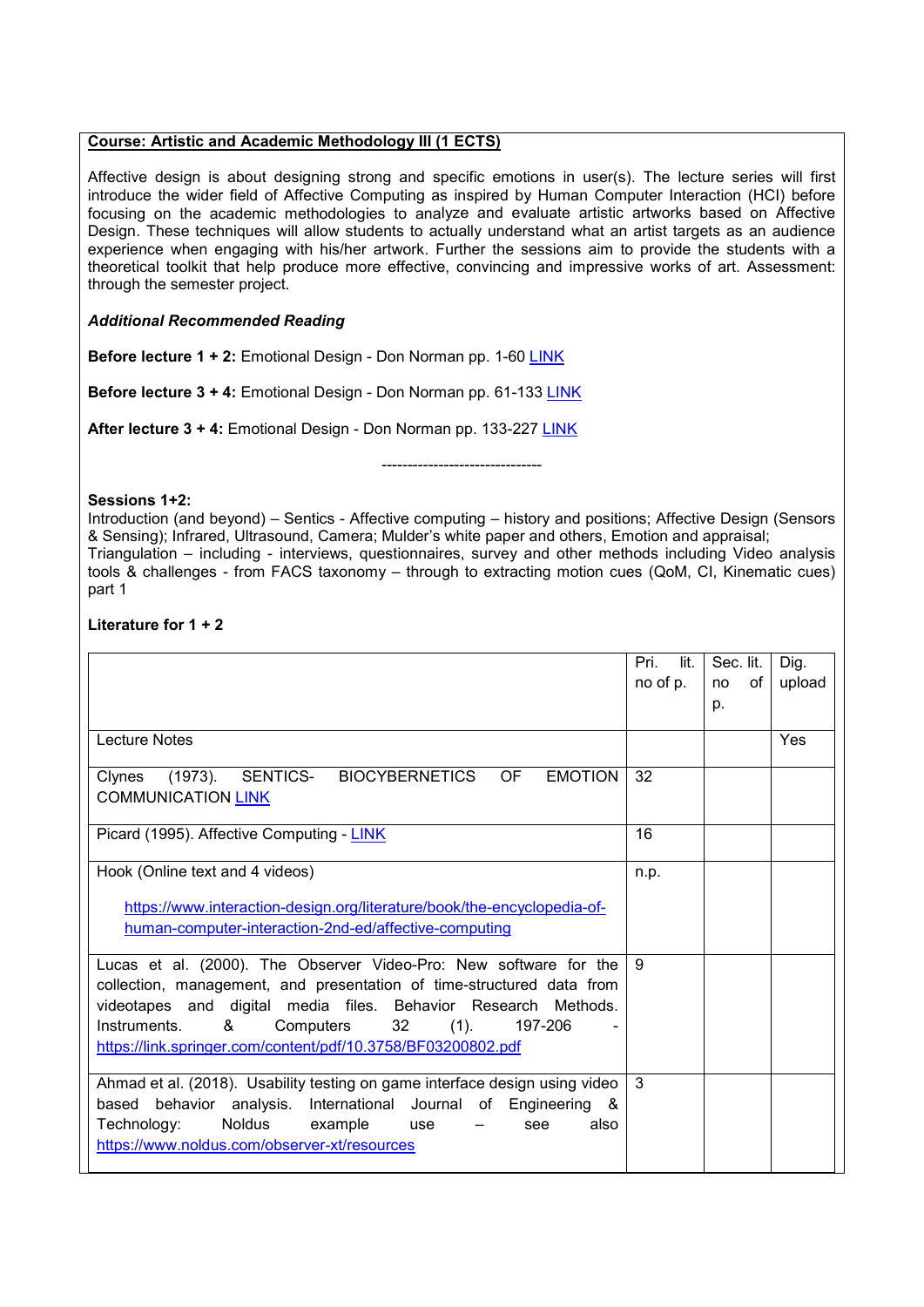| Castellano, Villalba, & Camurri (2007). "Recognising human emotions   11<br>body movement and gesture dynamics". In: International<br>from<br>Conference on Affective Computing and Intelligent Interaction. Springer.<br>2007, pp. 71-82. |  |  |
|--------------------------------------------------------------------------------------------------------------------------------------------------------------------------------------------------------------------------------------------|--|--|
|                                                                                                                                                                                                                                            |  |  |

#### **Sessions 3+4:**

Affective computing + Triangulation including Video analysis tools & challenges - from FACS taxonomy – through to extracting motion cues (QoM, CI, Kinematic cues) part 2 plus examples in use/contexts tools e.g. Anvil

Motion-Emotion linkage – affective communication in HCI

### **Literature for 3 + 4**

|                                                                                             | Pri.<br>lit.   | Sec. lit. |    | Dig.   |
|---------------------------------------------------------------------------------------------|----------------|-----------|----|--------|
|                                                                                             | no of p.       | no        | of | upload |
|                                                                                             |                | p.        |    |        |
| <b>Lecture Notes</b>                                                                        |                |           |    | Yes    |
| Sage Encyclopedia of Qualitative Research Methods - (selected) LINK                         |                | X         |    |        |
| Camurri et al (2016). The Dancer in the Eye: Towards a Multi-Layered                        | $\overline{7}$ |           |    |        |
| Computational Framework of Qualities in Movement. LINK                                      |                |           |    |        |
|                                                                                             |                |           |    |        |
|                                                                                             |                |           |    |        |
| Camurri et al. (2004) Analysis of Expressive Gesture: The EyesWeb                           | $\overline{7}$ |           |    |        |
| <b>Expressive Gesture Processing Library. LINK</b>                                          |                |           |    |        |
| In - A. Camurri and G. Volpe (2004, Eds.): GW 2003, LNAI 2915, pp. 460-                     |                |           |    |        |
| 467, 2004. Gesture-Based Communication in Human-Computer Interaction                        |                |           |    |        |
| 2003.<br>5th<br>International<br>Gesture<br><b>GW</b><br>Workshop.                          |                |           |    |        |
| https://www.springer.com/gp/book/9783540210726                                              |                |           |    |        |
| additional<br>The<br>book<br>resources for<br>selected<br>has<br>many<br>readingrecommended |                |           |    |        |
| Brooks & Petersson (2005). Play Therapy Utilizing the Sony EyeToy®The                       | 12             |           |    |        |
| 8th Annual International Workshop on Presence - University College                          |                |           |    |        |
| London, United Kingdom                                                                      |                |           |    |        |
|                                                                                             |                |           |    |        |

### **Course: Digital Representation II (2 ECTS)**

This course builds up on Digital Representation I from the previous semester and presents more in-depth tools and techniques for digital representation.

**Lesson 1: Introduction to mini-course and re-cap from previous semester** Lecture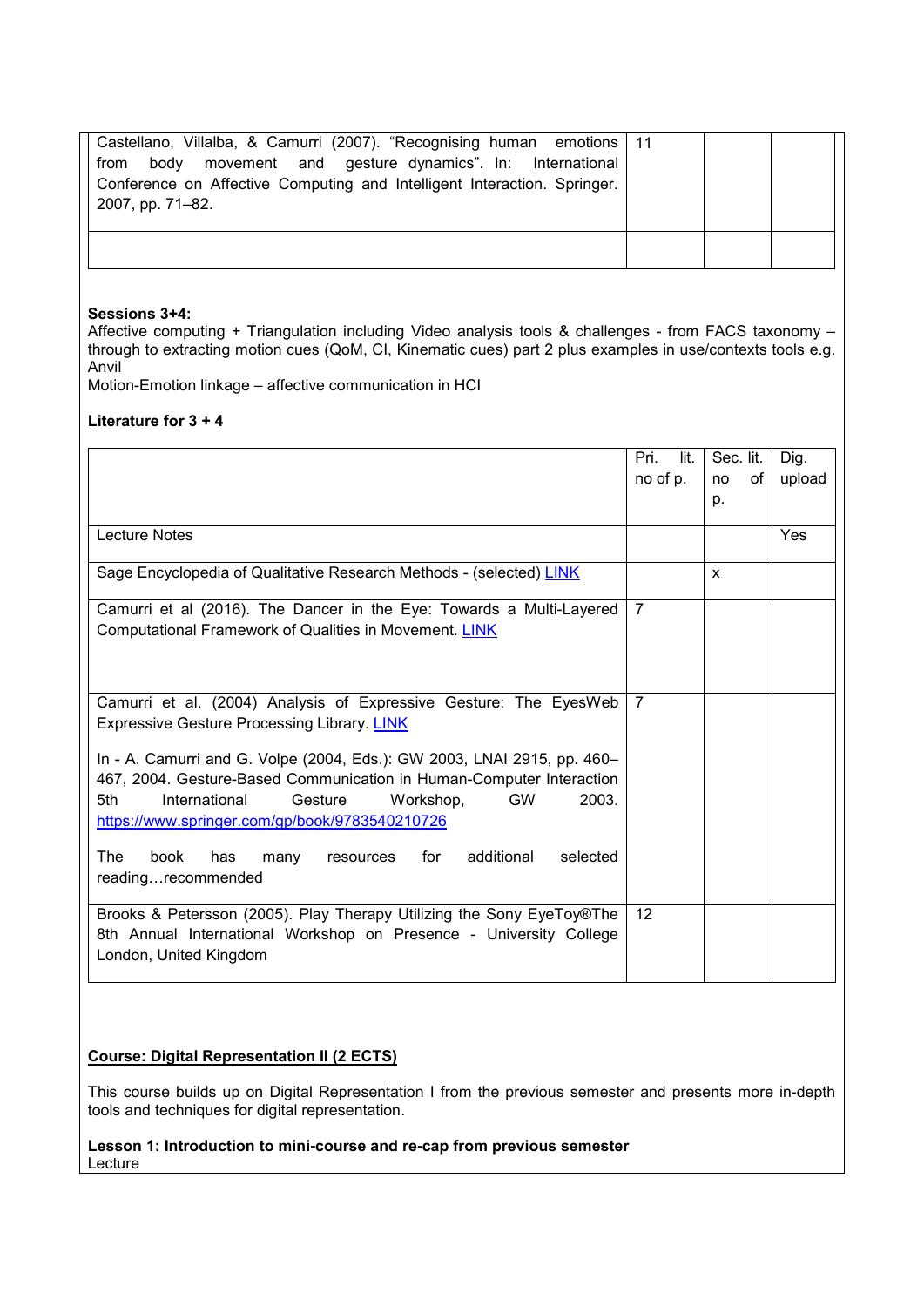#### Lecturer: Anca-Simona Horvath

We start with a short recap of last semester. Students will be asked to design in-class a small piece which can be laser cut, and will be responsible with producing it by the next lecture. The goal of this is to make sure that students are (still) comfortable and ready to use the tools introduced in the previous course. In-class demos showcasing Fusion 360 and Illustrator workflows suitable for the exercise will take place. Students should make sure their computers are set up with 2D and 3D editing software as well as Unity. The 2D software should be able to handle vectors. For 2D: Adobe Illustrator or AutoCad are recommended and for 3D: Maya is recommended.

#### **Literature**

|               | lit.<br>Pri. | Sec. lit.<br>$\vert$ no of p. $\vert$ no of p. $\vert$ upload | Dig. |
|---------------|--------------|---------------------------------------------------------------|------|
| Lecture Notes |              |                                                               | Yes  |

#### **Lesson 2: Intro to advanced 3D modelling and VR**

Lecture

Lecturer: Anca-Simona Horvath

This lecture introduces advanced 3D modelling techniques using Maya together with Unity. In-class live demos will present workflows of 3D modelling and basic rigging and animation using Maya, as well as exporting and importing assets into Unity. We will also briefly discuss and reflect upon the more theoretical aspects of VR in general.

#### **Literature**

|                                                                        | Pri.<br>lit. | Sec. lit. | Dig.   |
|------------------------------------------------------------------------|--------------|-----------|--------|
|                                                                        | no of p.     | no of p.  | upload |
|                                                                        |              |           |        |
| Speicher, Maximilian, Brian D. Hall, and Michael Nebeling. "What is    | 10           |           |        |
| Mixed Reality?." Proceedings of the 2019 CHI Conference on Human       |              |           |        |
| Factors in Computing Systems. ACM, 2019                                |              |           |        |
| Chapter 6 in Serafin, Stefania, et al. Virtual Reality and the Senses. | 3            |           |        |
| Danish Sound Innovation Network, 2017                                  |              |           |        |
| Slater, Mel. "Immersion and the illusion of presence in virtual        | 2            |           |        |
| reality." British Journal of Psychology 109.3 (2018): 431-433          |              |           |        |
| <b>Lecture Notes</b>                                                   |              |           | Yes    |
|                                                                        |              |           |        |

#### **Lesson 3-6: Hands-On workshop**

Workshop

Lecturer: Anca-Simona Horvath

Following live sessions introducing the Unity interface, students will work on their own designs to gain practical experience with creating VR or animation experiences. Students will work with Maya and Unity and will be spending time in the VR-AR Lab testing, using and playing with the available equipment. The workshop will end with presentations of work in front of peers.

| Dr.<br>. .<br>ш. | $\cdots$<br>lit. | -<br>oec. | lit. | Dig.<br>ັ |  |
|------------------|------------------|-----------|------|-----------|--|
|                  |                  |           |      |           |  |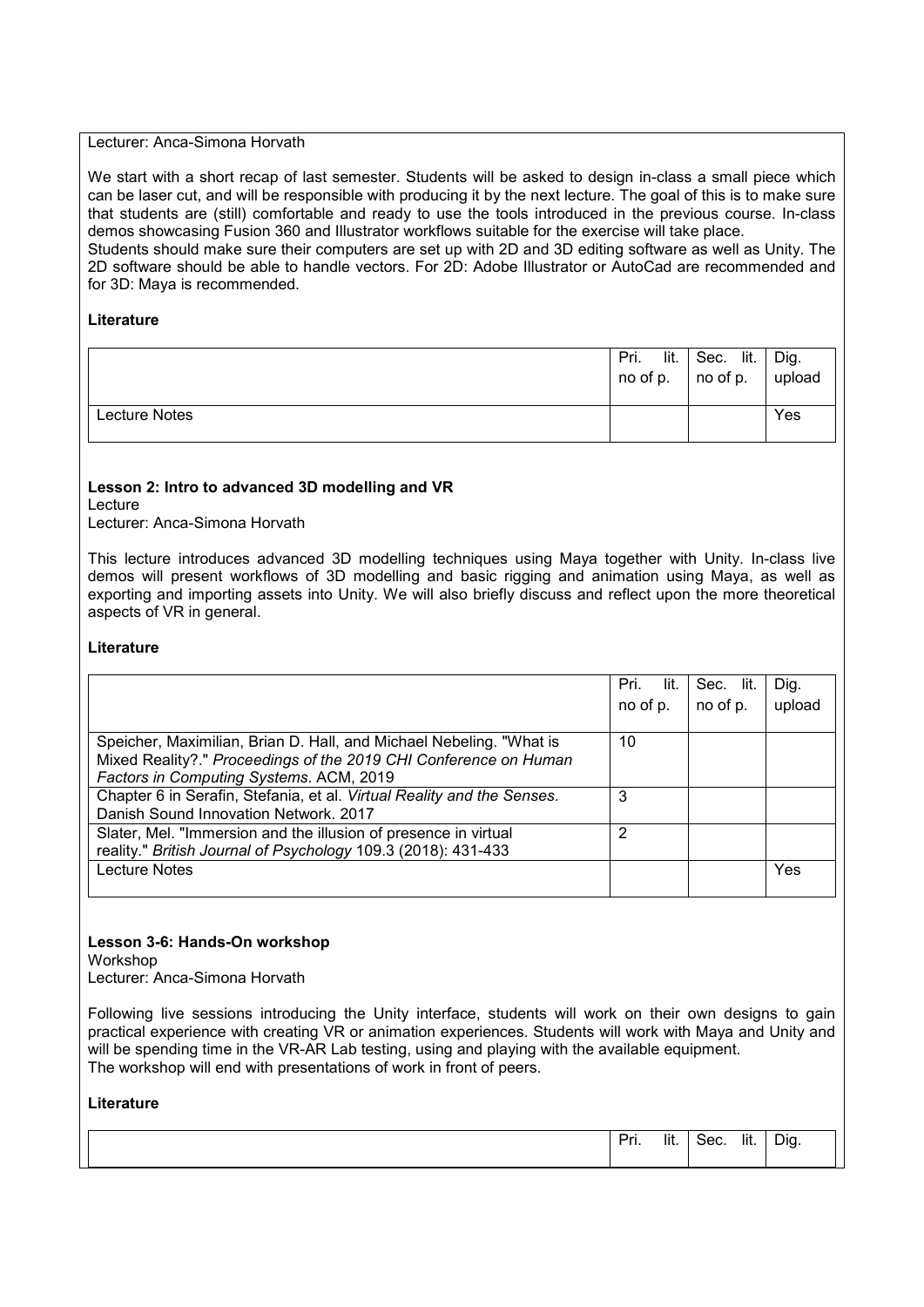|               | no of p. | no of p. | upload |
|---------------|----------|----------|--------|
| Lecture Notes |          |          | Yes    |

### **Course: Graphics Programming (1 ECTS)**

Graphics Programming runs parallel to Physical Computing III, introducing more advanced programming constructs and real-time multimedia systems. Specifically, students will learn about creating graphical data representations and visualizations in Processing.

#### **Lesson 1 + 2: Shape Generation + Timing**

Lecture

### Lecturer: Markus Löchtefeld

Shape generation techniques for (artistic) graphics and visualization. Introduction to advanced programming concepts such as recursion and how to exploit these for artistic visualizations.

#### **Literature**

|                                                                            | Pri.<br>lit. | Sec. lit. | Dig.   |
|----------------------------------------------------------------------------|--------------|-----------|--------|
|                                                                            | no of p.     | no of p.  | upload |
|                                                                            |              |           |        |
| Lecture Notes                                                              | 10           |           | Yes    |
|                                                                            |              |           |        |
| Greenfield, G. (2012). Generative art: a practical guide using Processing, |              | 50        | No     |
| by Matt Pearson.                                                           |              |           |        |

### **Lesson 3 + 4: Data Visualization in Processing**

Lecture

Lecturer: Markus Löchtefeld

Shape generation techniques for (artistic) graphics and visualization. Introduction to advanced programming concepts and how to exploit these for artistic visualizations.

## **Literature**

|               | lit.<br>Pri.<br>no of p. $\vert$ no of p. | Sec. lit. | Dig.<br>upload |
|---------------|-------------------------------------------|-----------|----------------|
| Lecture Notes | 10                                        |           | Yes            |

#### **Eksamen**

Mundtlig pba. projekt

Eksamensform: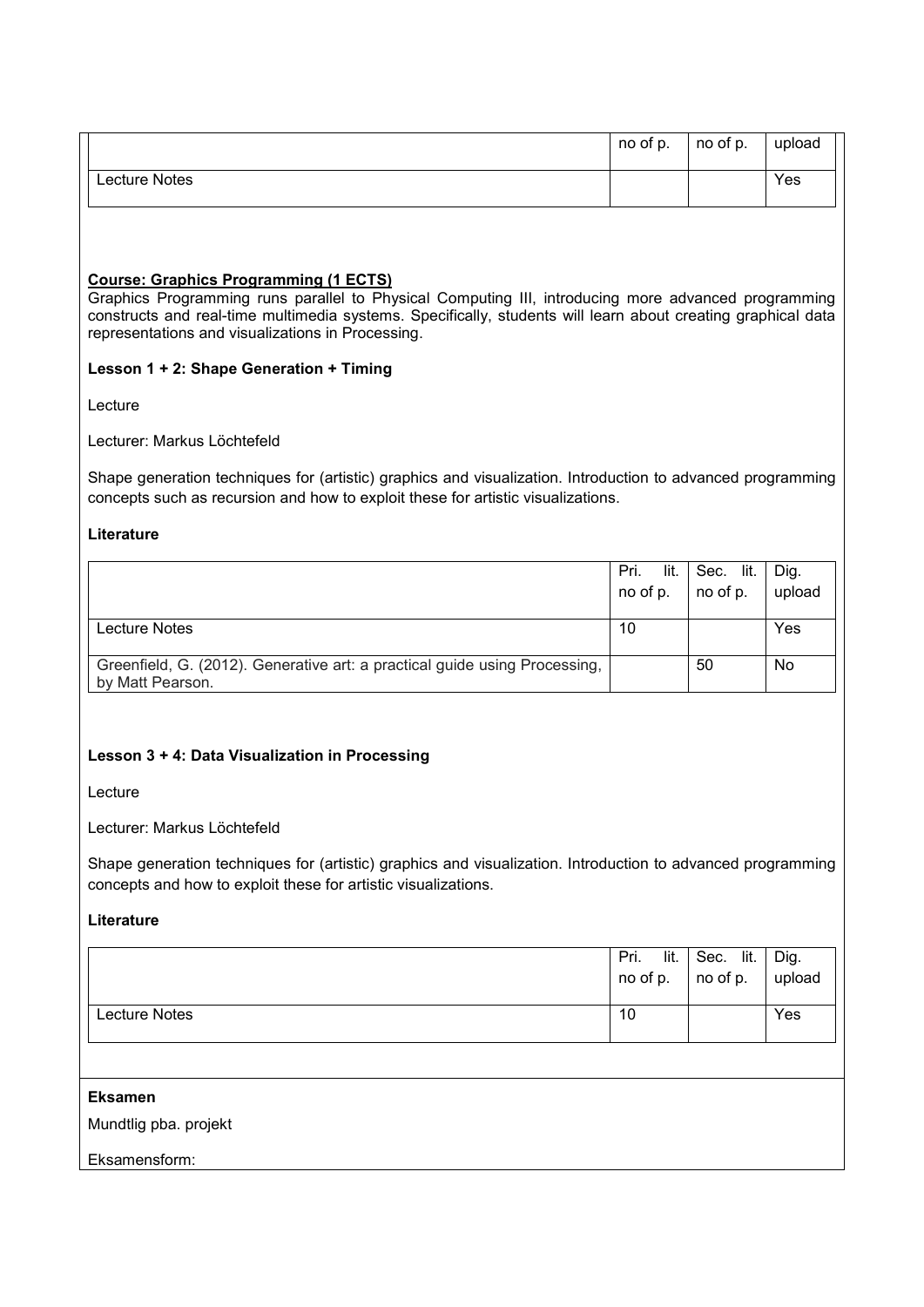Aflevering: i grupper eller individuelt

Eksamen afvikles som en samtale mellem de(n) studerende, eksaminator og den eksterne censor på baggrund af de(n) studerendes projektrapport, som kan være en procesrapport eller portefølje, samt det produkt, som de(n) studerende har udarbejdet. Projekteksamen vil også omfatte andre emner fra modulfagene.

Omfang: det skriftlige arbejde må ikke overstige 10 sider pr. studerende (15 sider ved individuelle rapporter).

Eksamensvarighed: 20 minutter pr. studerende og 10 minutter til bedømmelse og karaktergivning pr. gruppe, dog maksimum 2 timer.

#### **Bedømmelse:** 7-trins skalaen

**Bedømmelsesform:** Ekstern eksamen.

ECTS: 15

Den skriftlige rapport, produktet og den mundtlige eksamen skal vise, at den studerende har opfyldt ovennævnte mål.

### **Modulbeskrivelse (en beskrivelse for hvert modul)**

#### **Modultitel, ECTS-angivelse**

Physical Computing III 5 ECTS

### **Placering**

3. Semester

### **Modulansvarlig**

Markus Löchtefeld

# **Type og sprog**

Individuelt eller I mindre grupper Dansk

#### **Læringsmål:**

I dette modul skal den studerende opnå: Grundlæggende viden om

- objektorienteret programmering
- input-/output-strømme i realtid, som anvendes inden for programmering af interaktive systemer
- serielle kommunikationsprotokoller, som anvendes inden for kommunikation mellem applikationer, internetbaseret kommunikation m.v.
- datakortlægningsstrategier, der anvendes inden for udvikling af interaktive systemer.

Færdigheder i at

- anvende teknisk viden til at udvikle og demonstrere brugen af et interaktivt system
- analysere brugen af artefaktet
- sammenfatte viden i skriftlig dokumentation.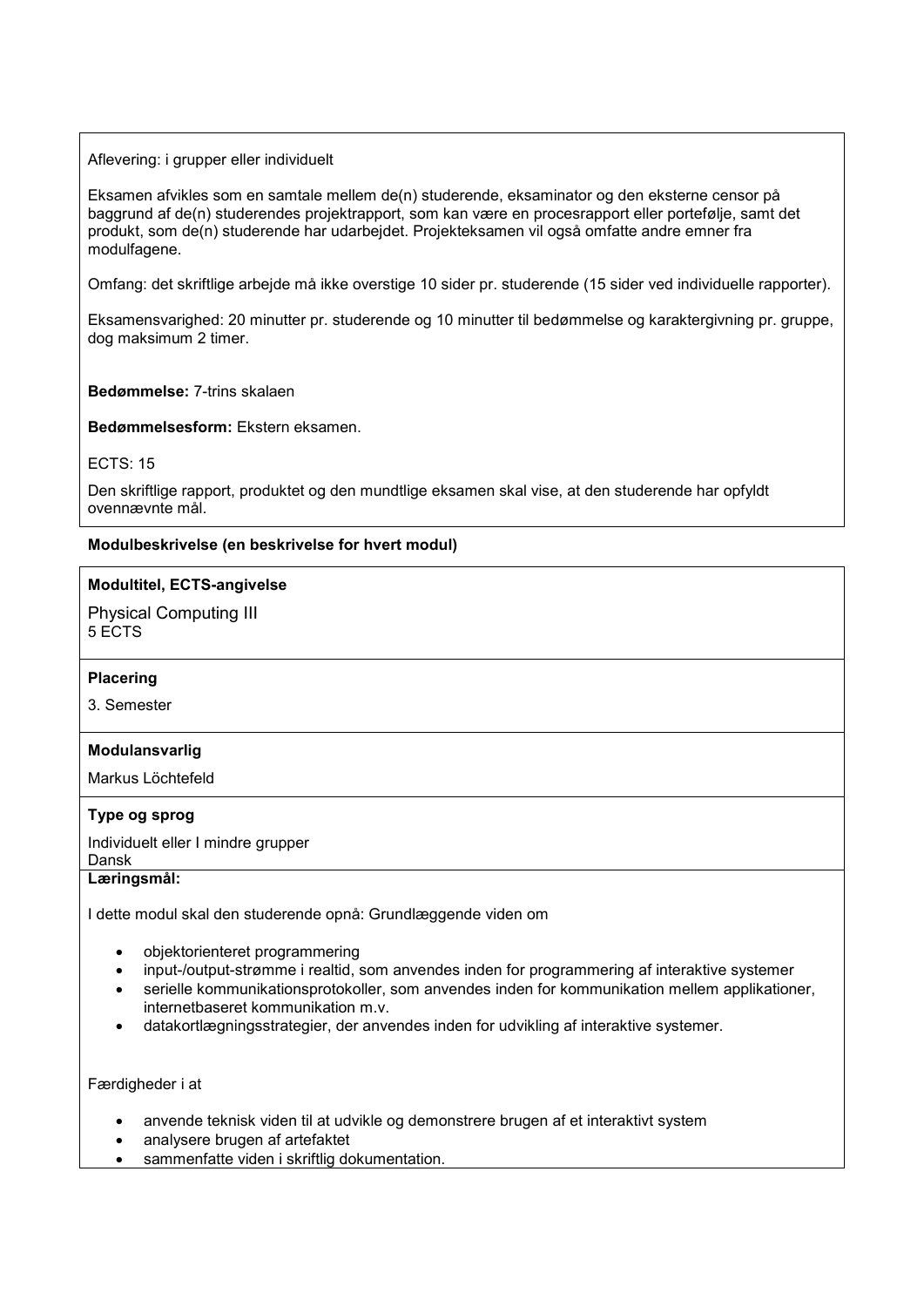Kompetencer i at

- evaluere artefakter ud fra et teknisk perspektiv
- identificere yderligere læringsbehov inden for programmering af interaktive systemer.

### **Indhold**

I dette modul lærer den studerende om grundlæggende softwareprincipper og om, hvordan forskellige digitale systemer kan udformes for at skabe alternative former for interaktion mellem menneske og maskine. Den studerende lærer principperne for objektorienteret programmering, og hvordan der kan udvikles algoritmer, som kan bruges til at udvikle nye former for interaktion mellem menneske og maskine.

## **Omfang og forventet arbejdsindsats**

5 ECTS points. 1 ECTS point = 27,5 times arbejde. 5 ECTS = 137,5 timers arbejde bestående af forberedelse til undervisning, undervisningsdeltagelse, gruppearbejde, øvelser, vejledning og eksamener.

## **Modulaktiviteter (kursusgange m.v.)**

## **Lesson 1: Programming Basics Recap**

Lecture

Lecturer: Markus Löchtefeld

Review of basic programming constructs: variables, functions, arrays, loops, and control structures. Introduction to structures. For this class I prepared a flipped classroom lecture. A video/presentation that goes over all basic elements again. You are supposed to watch it before class, so that you can identify possible knowledge gaps and we can have an informed discussion about what is unclear so far and you can ask questions and for more details on these topics. We will fill class with questions and quizzes

### **Literature**

|               | Pri.<br>$\ln 0$ of p. $\ln 0$ of p. $\ln 1$ upload | lit. Sec. lit. | Dig. |
|---------------|----------------------------------------------------|----------------|------|
| Lecture Notes |                                                    |                | Yes  |

# **Lesson 2 + 3 + 4: Object Oriented programming**

Lecture

Lecturer: Markus Löchtefeld

Introduction to object-oriented concepts: class versus instance/object, member variables/functions, constructors, public versus private members.

|                                                                            | lit.<br>Pri. | Sec. lit. | Dig.   |
|----------------------------------------------------------------------------|--------------|-----------|--------|
|                                                                            | no of p.     | no of p.  | upload |
|                                                                            |              |           |        |
| Lecture Notes                                                              |              |           | Yes    |
|                                                                            |              |           |        |
| Programming Interactivity: A Designer's Guide to Processing, Arduino,      |              | 30        | No     |
| and Openframeworks. " O'Reilly Media, Inc.", 2009.                         |              |           |        |
|                                                                            |              |           |        |
| "Objects" - Daniel Shiffman 2008 https://processing.org/tutorials/objects/ |              |           | Yes    |
|                                                                            |              |           |        |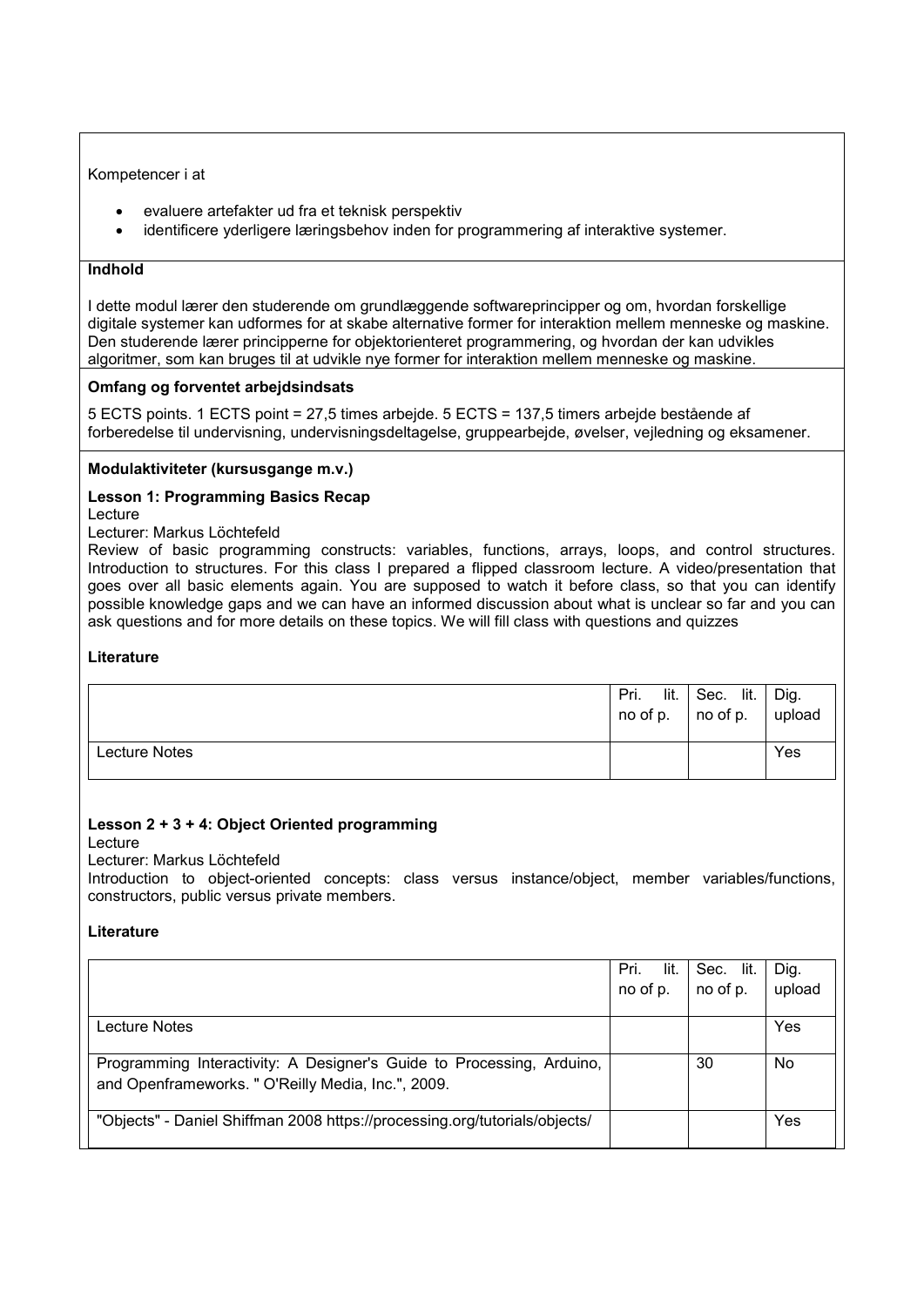# **Lesson 5 + 6 + 7: Sorting Algorithms and Data Structures**

Lecture

Lecturer: Markus Löchtefeld

In this lecture we will introduce some more complex data structures, sorting and search algorithms that make handling data easier and allow to make sense of data.

# **Literature**

|                      | Pri. lit. Sec. lit. Dig.<br>no of p. no of p. upload |     |
|----------------------|------------------------------------------------------|-----|
| <b>Lecture Notes</b> |                                                      | Yes |
|                      |                                                      |     |
|                      |                                                      |     |

## **Lesson 8: User Interface Design**

Lecture

Lecturer: Markus Löchtefeld

In this lecture we will explore the basics of user interface design including simply perceptual and memory principles, simple, design laws, Hick's Law and Fits' Law. Furthermore, we will explore how to implement these in Processing using ControlP5.

# **Literature**

|                                                                        | Pri.<br>lit. | Sec. lit. | Dig.   |
|------------------------------------------------------------------------|--------------|-----------|--------|
|                                                                        | no of p.     | no of p.  | upload |
|                                                                        |              |           |        |
| Lecture Notes                                                          |              |           | Yes    |
|                                                                        |              |           |        |
| MacKenzie, I. Scott. Human-computer interaction: An empirical research |              | 50        | Yes    |
| perspective. Newnes, 2012.                                             |              |           |        |
|                                                                        |              |           |        |
|                                                                        |              |           |        |
|                                                                        |              |           |        |

### **Lesson 9 + 10: Sound + MIDI**

Lecture

Lecturer: Markus Löchtefeld

Introduction to simple methods of creating Sound using Processing's Audio Libraries and how to integrate it into more complex programming structures.

| lit.<br>Pri.<br>no of p. | lit.<br>Sec.<br>$\overline{\phantom{a}}$ no of p. | Dig.<br>upload |
|--------------------------|---------------------------------------------------|----------------|
|                          |                                                   |                |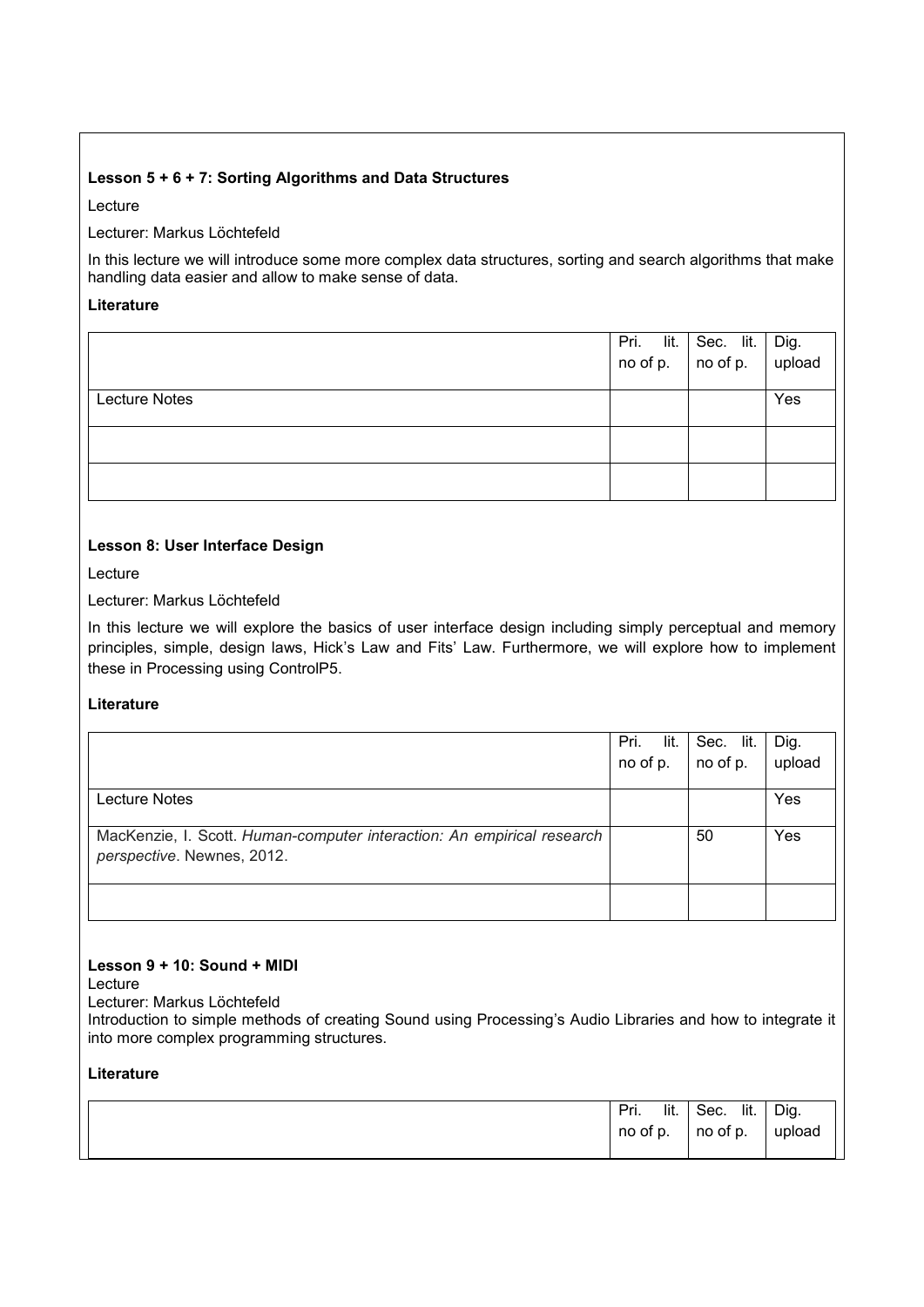| <b>Lecture Notes</b>                                                                                                                                                                                                                                                                                       |  | Yes |
|------------------------------------------------------------------------------------------------------------------------------------------------------------------------------------------------------------------------------------------------------------------------------------------------------------|--|-----|
|                                                                                                                                                                                                                                                                                                            |  |     |
|                                                                                                                                                                                                                                                                                                            |  |     |
| <b>Eksamen</b>                                                                                                                                                                                                                                                                                             |  |     |
| Mundtlig pba. projekt<br>Eksamen er en bunden opgave af syv dages varighed efterfulgt af en mundtlig eksamination.                                                                                                                                                                                         |  |     |
| Eksamensform:                                                                                                                                                                                                                                                                                              |  |     |
| Aflevering: i grupper eller individuelt                                                                                                                                                                                                                                                                    |  |     |
| Eksamen afvikles som en samtale mellem den studerende, eksaminator og en intern medbedømmer på<br>baggrund af artefaktet og rapporten, som den studerende har udarbejdet.<br>Eksamensvarighed: 10 minutter pr. studerende incl. tid til bedømmelse og karaktergivning pr. gruppe, dog<br>maksimum 2 timer. |  |     |
| Omfang: den skriftlige del må ikke overstige 5 sider.                                                                                                                                                                                                                                                      |  |     |
| Bedømmelse: 7-trins skalaen.                                                                                                                                                                                                                                                                               |  |     |
| Bedømmelsesform: Intern Eksamen                                                                                                                                                                                                                                                                            |  |     |
| ECTS: 5                                                                                                                                                                                                                                                                                                    |  |     |
| Bedømmelseskriterier: Eksamen skal vise, at den studerende har opfyldt de fastsatte mål.                                                                                                                                                                                                                   |  |     |
| Modulbeskrivelse (en beskrivelse for hvert modul)                                                                                                                                                                                                                                                          |  |     |
| <b>Modultitel, ECTS-angivelse</b>                                                                                                                                                                                                                                                                          |  |     |
| Konceptdesign<br>5 ECTS                                                                                                                                                                                                                                                                                    |  |     |
| <b>Placering</b>                                                                                                                                                                                                                                                                                           |  |     |
| 3. Semester                                                                                                                                                                                                                                                                                                |  |     |
| Modulansvarlig                                                                                                                                                                                                                                                                                             |  |     |
| Anca-Simona Horvath                                                                                                                                                                                                                                                                                        |  |     |
| Type og sprog                                                                                                                                                                                                                                                                                              |  |     |
| Individuelt arbejde i forhold til fagets aktiviteter<br>Dansk                                                                                                                                                                                                                                              |  |     |
| <b>Learning objectives:</b>                                                                                                                                                                                                                                                                                |  |     |
| I dette modul skal den studerende opnå:<br>Grundlæggende viden om                                                                                                                                                                                                                                          |  |     |
| forskellige tilgange til idéskabelse, kreative metoder og designmetoder, samt metoder inden for<br>kunstnerisk og eksperimentel praksis                                                                                                                                                                    |  |     |

- forskellige kvalitative metoder vedrørende analyse og forståelse af brugere, steder og deres anvendelse m.v.
- kvantitative metoder vedrørende analyse og forståelse af brugere, steder og deres anvendelse m.v.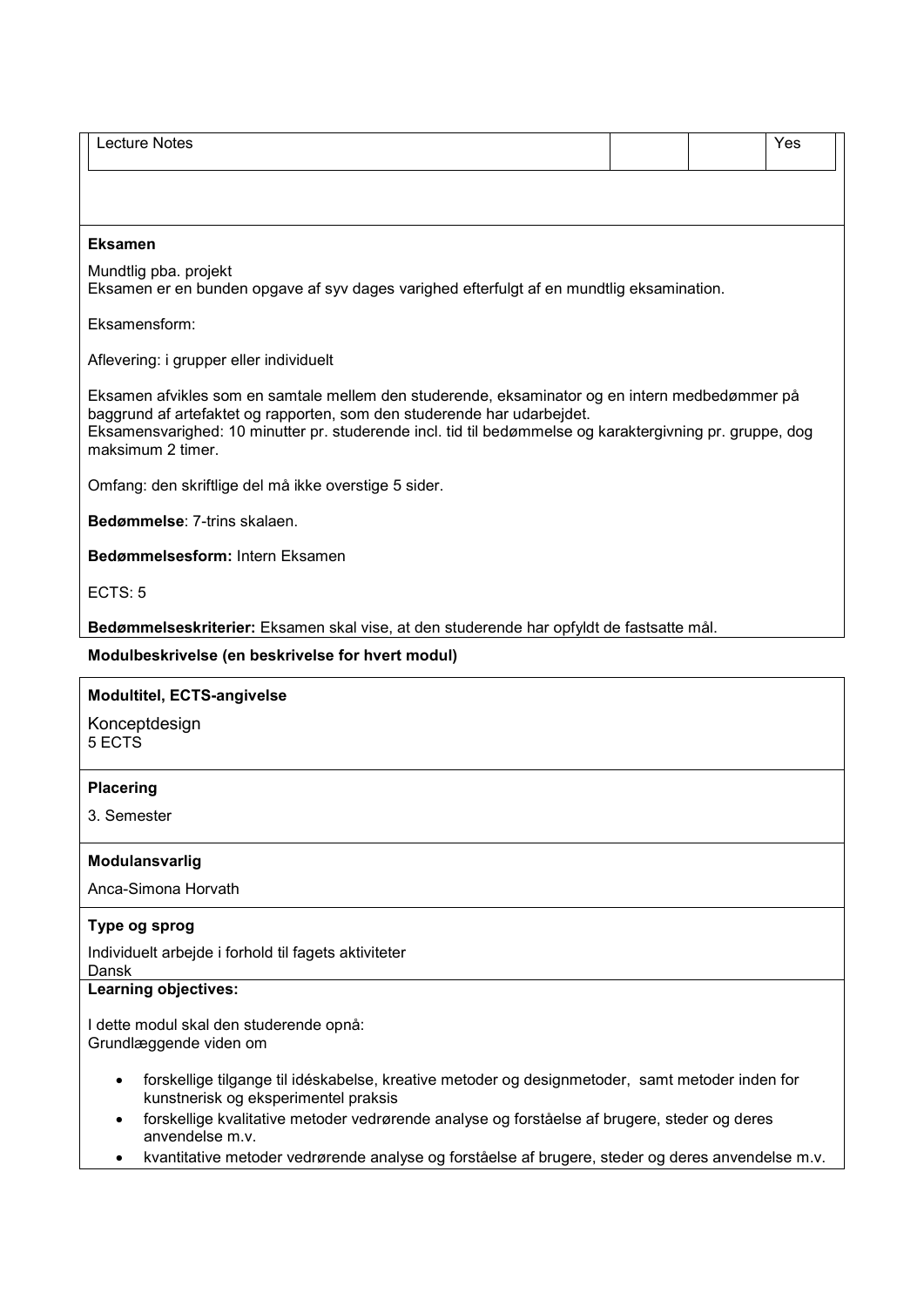## Færdigheder i at

- konceptualisere forskellige former for interaktive eller relationelle oplevelser
- anvende og kombinere forskellige konceptudviklingsmetoder
- præsentere kunstneriske begreber for forskellige målgrupper.
- Teste koncepter ved hjælp af kvalitative og/eller kvantitative metoder

### Kompetencer i at

- designe og planlægge interaktive installationer og/eller stedbaserede events
- håndtere kompleksitet i forbindelse med konceptudviklingsprocesser
- identificere egne læringsbehov og strukturere egen læring vedrørende konceptudvikling.

### **Indhold**

Modulet fokuserer på processer inden for konceptudvikling, der er relevante for kunst- og teknologi eller oplevelsesteknologiske udviklingsprojekter. Modulet fokuserer på kunstneriske metoder såsom kunstneriskeksperimentel kreativitet samt metoder inden for f.eks. interaktionsdesign, designtænkning og lignende som redskaber i konceptudviklingsprocesser. Desuden gives en introduktion til fremlæggelsesteknikker inden for formidling af koncepter for kunst og oplevelsesteknologi til fagfæller og samarbejdspartnere.

### **Omfang og forventet arbejdsindsats**

5 ECTS points. 1 ECTS point = 27,5 times arbejde. 5 ECTS = 137,5 timers arbejde bestående af forberedelse til undervisning, undervisningsdeltagelse, gruppearbejde, øvelser, vejledning og eksamener.

### **Modulaktiviteter (kursusgange m.v.)**

### **Lesson 1: Introduction to course, Conceptual Art and Beyond**

Lecture

Lecturer: Anca-Simona Horvath

This first lecture starts with introducing the course and its contents. We continue with discussing conceptual art as a movement along with works from the history of art and representative texts. We also touch on what the words "concept" and "method" can mean in art and science.

### **Literature**

|                                                                          | Pri.<br>lit. | Sec. lit. | Dig.   |
|--------------------------------------------------------------------------|--------------|-----------|--------|
|                                                                          | no of p.     | no of p.  | upload |
|                                                                          |              |           |        |
| Sol LeWitt: Paragraphs on Conceptual Art, in Conceptual Art: a critical  | 10           |           |        |
| anthology, MIT Press, 1999, pp. 12-18                                    |              |           |        |
| Alexander Alberro: Reconsidering Conceptual Art, foreword to             | 23           |           |        |
| Conceptual Art: a critical anthology, MIT Press, 1999, pp. xvi - xxxviii |              |           |        |
| Walter Benjamin: The work of Art in the Age of Mechanical Reproduction,  | 26           |           |        |
| 1935                                                                     |              |           |        |
| <b>Lecture Notes</b>                                                     |              |           | Yes    |
|                                                                          |              |           |        |

### **Lesson 2: Designing and Developing Concepts: Creative Strategies**

Lecture

Lecturer: Anca-Simona Horvath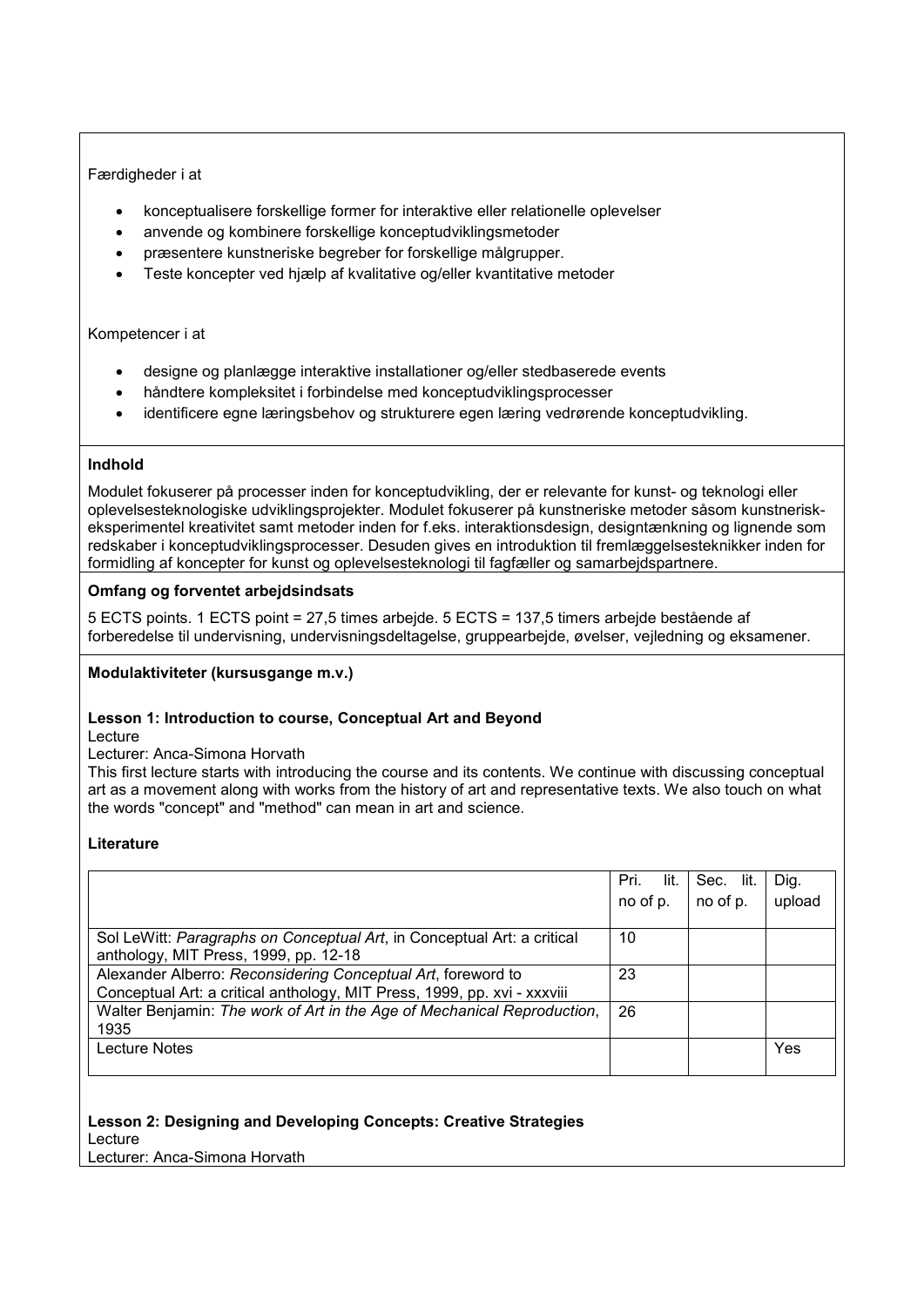This lecture introduces a series of theories on creativity together with a range of creativity tools and methods. Different creativity tools are tested during class exercises. A homework assignment will be given where different ideation methods are applied in relation to the open theme of 'dream machines' where students will work in groups.

#### **Literature**

|                                                                                                                                                                                                                                                | Pri.<br>lit. | Sec.<br>lit. | Dig.   |
|------------------------------------------------------------------------------------------------------------------------------------------------------------------------------------------------------------------------------------------------|--------------|--------------|--------|
|                                                                                                                                                                                                                                                | no of p.     | no of p.     | upload |
|                                                                                                                                                                                                                                                |              |              |        |
| Palle Dahlstedt: Between Material and Ideas - A Process-Based Spatial<br>Model of Artistic Creativity, (2012) in J. McCormack, Computers and<br>Creativity                                                                                     | 12           |              |        |
| Margaret A. Boden: Computer Models of Creativity, 2009                                                                                                                                                                                         | 30           |              |        |
| Botella Marion, Zenasni Franck, Lubart Todd - What Are the Stages of<br>the Creative Process? What Visual Art Students Are Saying in Frontiers<br>in Psychology, vol. 9, 2018,<br>https://www.frontiersin.org/article/10.3389/fpsyg.2018.02266 | 10           |              |        |
| <b>Lecture Notes</b>                                                                                                                                                                                                                           |              |              | Yes    |

### **Lesson 3+4: Designing and Developing Concepts: Design Methodologies**

Lecture

Lecturer: Anca-Simona Horvath

In this lecture we visit and discuss a series of design theories and methodologies coming from fields such as industrial design, human computer interaction, architecture or urban planning.

|                                                                          | Pri.<br>lit.   | Sec. lit. | Dig.   |
|--------------------------------------------------------------------------|----------------|-----------|--------|
|                                                                          | no of p.       | no of p.  | upload |
|                                                                          |                |           |        |
| Oxman, N. (2016). Age of Entanglement. Journal of Design and Science.    | 15             |           |        |
| https://doi.org/10.21428/7e0583ad                                        |                |           |        |
| Anthony Dunne, Fiona Raby - Preface in Speculative Everything:           | $\overline{2}$ |           |        |
| Design, Fiction, and Social Dreaming. 2013, pp. vi-vii                   |                |           |        |
| Anthony Dunne, Fiona Raby - Beyond Radical Design? in Speculative        | 9              |           |        |
| Everything: Design, Fiction, and Social Dreaming. 2013, pp. 1-9          |                |           |        |
| Anthony Dunne, Fiona Raby - Speculative Everything: Design, Fiction,     |                | 147       |        |
| and Social Dreaming. 2013, pp. 10 - 157                                  |                |           |        |
| Anthony Dunne, Fiona Raby - Speculative Everything in Speculative        | 30             |           |        |
| Everything: Design, Fiction, and Social Dreaming. 2013, pp. 159 - 189    |                |           |        |
| Michael Braungart, William McDonough - This Book is not a Tree in        | 13             |           |        |
| Cradle to Cradle: Remaking the Way We Make Things, 2002, pp. 3-16        |                |           |        |
| Michael Braungart, William McDonough - A Question of Design in Cradle    | 27             |           |        |
| to Cradle: Remaking the Way We Make Things, 2002, pp. 17 - 44            |                |           |        |
| Michael Braungart, William McDonough - Introduction in the Upcycle -     | 19             |           |        |
| Beyond Sustainability, Designing for Abundance, 2002, pp. 3 - 22         |                |           |        |
| Michael Braungart, William McDonough - Life Upcycles in the Upcycle -    | 24             |           |        |
| Beyond Sustainability, Designing for Abundance, 2002, pp. 25 - 49        |                |           |        |
| Kristina Höök et. al. - Somaesthetic Design, 2015,                       | 10             |           |        |
| https://interactions.acm.org/archive/view/july-august-2015/somaesthetic- |                |           |        |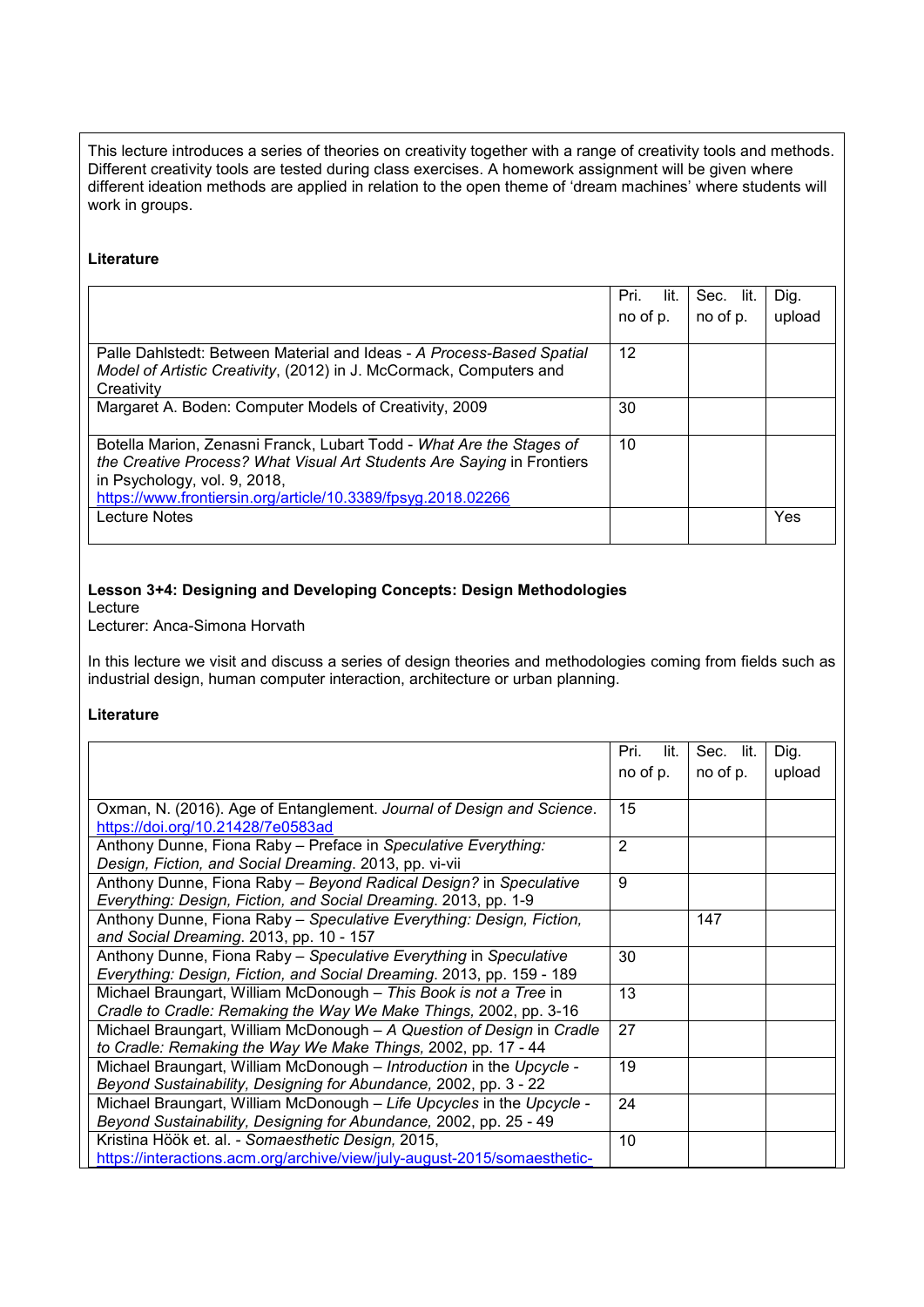| "<br>aes      |  |     |
|---------------|--|-----|
| Lecture Notes |  | Yes |
|               |  |     |

#### **Lesson 5: Dream Machines: intro, texts and historical works**

Lecture

Lecturer: Anca-Simona Horvath

This lecture introduces a course exercise which will be carried out in a two-lesson workshop, namely that of creating dream (imaginary) machines. This lecture incorporates discussions on academic texts and art historical references to other artists who have worked with (real and imaginary) machines/technology.

#### **Literature**

|                                                                                                                                                                                             | Pri.<br>lit. | Sec. lit. | Dig.   |
|---------------------------------------------------------------------------------------------------------------------------------------------------------------------------------------------|--------------|-----------|--------|
|                                                                                                                                                                                             | no of p.     | no of p.  | upload |
| Steven Connor - Dream Machines, 2017, pp. 7 - 36 && pp. 50 - 80<br>http://openhumanitiespress.org/books/download/Connor 2017 Dream-<br>Machines.pdf                                         | 30           |           |        |
| Alfred Jarry - Ubu Roi, 1896                                                                                                                                                                |              | 79        |        |
| Alex Williams and Nick Srnicek - Manifesto for an Accelerationist Politics,<br>2013, https://criticallegalthinking.com/2013/05/14/accelerate-manifesto-<br>for-an-accelerationist-politics/ |              | 6         |        |
| <b>Lecture Notes</b>                                                                                                                                                                        |              |           | Yes    |

#### **Lesson 6+7: Dream Machines: workshop**

Workshop

Lecturer: Anca-Simona Horvath

Using ideation methods, creativity and design tools introduced in previous lectures students (working in groups of 4-6) are asked to reflect on and produce their own interpretations of dream machines. Students will reflect on their own workflows - from context (placement in the history of art) to theoretical texts, to tools and towards production and dissemination. Looking at examples from art history, students will be introspective on placing their artwork in a larger context.

### **Lesson 8: Reflections**

Workshop

Lecturer: Anca-Simona Horvath

This last lesson will have students present their dream machines to peer students and allow time for class discussions and reflections.

#### **Eksamen**

#### **Eksamensform:**

Aktiv deltagelse/løbende evaluering

Aktiv deltagelse i modulets forelæsningsrække og andre fagrelaterede aktiviteter er påkrævet. Aktiv deltagelse forudsætter, at den studerende læser obligatorisk litteratur, deltager i 80 % af modulets forelæsninger og andre fagrelaterede aktiviteter, bidrager til modulets diskussioner gennem oplæg og deltager aktivt i diskussioner samt afleverer alle opgaver.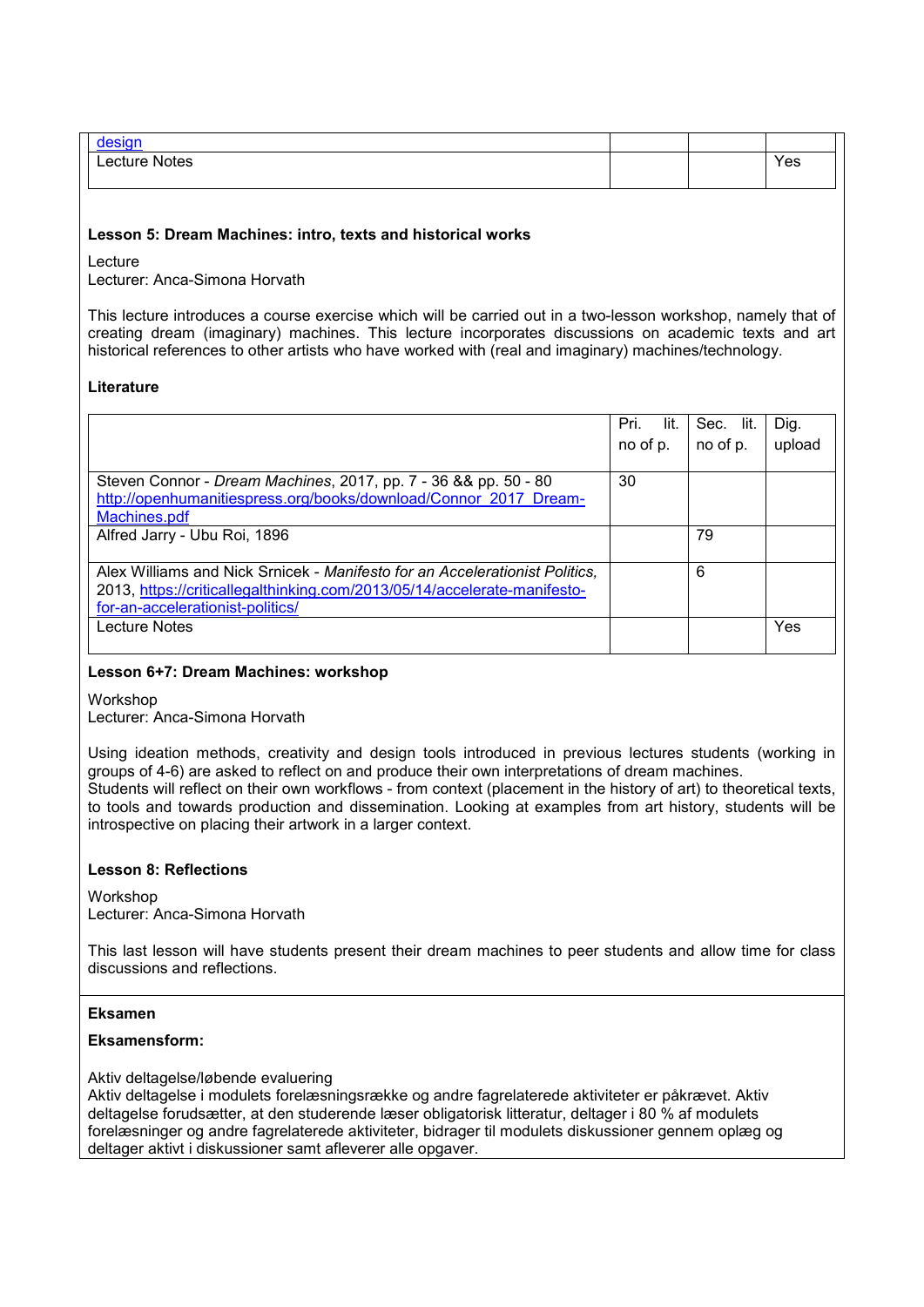Hvis en studerende ikke opfylder kravene til aktiv deltagelse, afholdes følgende re-eksamen:

Intern skriftlig eksamen i modulet "Konceptdesign"

Eksamensform:

Aflevering: individuelt eller i grupper

Eksamen består af en fri opgave, som bedømmes af én eksaminator, og der gives bedømmelsen bestået/ikke bestået.

Den studerende laver en skriftlig fremstilling af et kunstnerisk koncept inden for kunst og teknologi. Den skriftlige del må ikke overstige 5 sider.

**Bedømmelse**: Bestået/ikke bestået.

**Bedømmelsesform:** Intern Eksamen

ECTS: 5

**Bedømmelseskriterier:** Eksamen skal vise, at den studerende har opfyldt de fastsatte mål.

**Modulbeskrivelse (en beskrivelse for hvert modul)**

### **Modultitel, ECTS-angivelse**

Kunst og Kontekst I 5 ECTS

### **Placering**

3. Semester

### **Modulansvarlig**

Morten Søndergaard

### **Type og sprog**

Individuelt arbejde i forhold til fagets aktiviteter Dansk

# **Læringsmål:**

I dette modul skal den studerende opnå:

Grundlæggende viden om

- æstetiske teorier og deres betydning for kunst- og oplevelsesdesign
- metoder inden for æstetisk analyse af kunstværker og kunstprojekter
- kunstteorier om forholdet mellem kunstner, modtager og kunstværk.

Færdigheder i at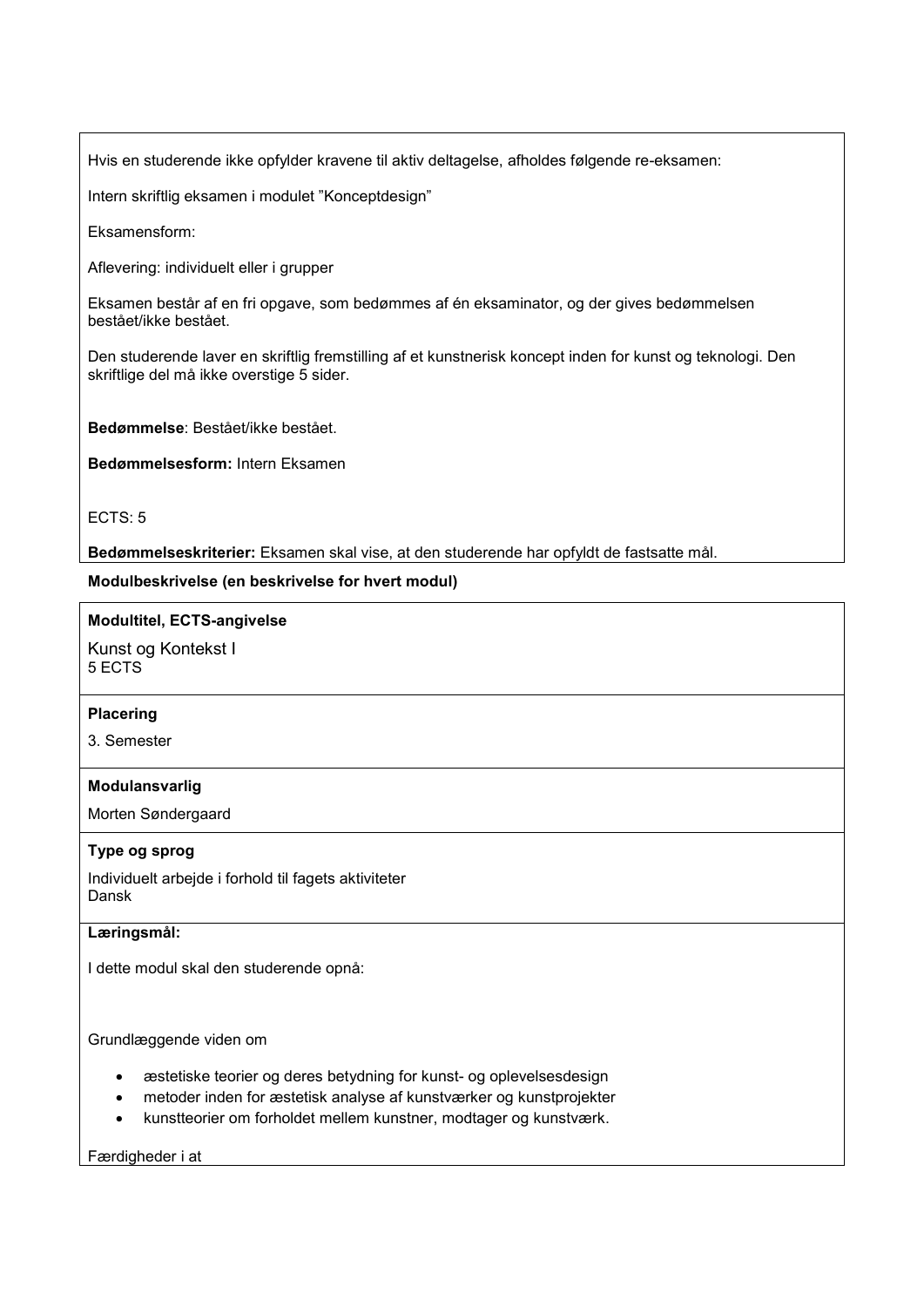- anvende forskellige æstetiske begreber og kunstneriske modeller i forbindelse med analyse af kunstprojekter, deres sammenhænge og deltagere
- præsentere og diskutere forskellige æstetiske og kunstneriske synspunkter og deres betydning inden for kunst og teknologi.

Kompetencer i at

- udarbejde videnskabelige analyser af kunstneriske projekter og æstetiske artefakter
- anvende æstetiske teorier og metoder til beskrivelse, analyse og bedømmelse af kunstneriske projekter og oplevelser
- gennemføre case-specifikke studier under anvendelse af en eller flere teorier og metoder inden for området.

## **Indhold**

Dette modul giver en introduktion til relevante kunst- og mediekunstteorier samt æstetiske teorier fra en række forskellige forskningsdiscipliner og -traditioner (f.eks. kunst- og litteraturhistorie, filosofi, sociologi, psykologi, feministisk og postkolonial teori) samt en introduktion til analytiske metoder inden for disse discipliner.

Sammen med "Kunst og kontekst II" giver modulet den studerende en introduktion til de videnskabelige og teoretiske sammenhænge inden for kunst og teknologi. Gennem forskellige undervisningsformer som f.eks. forelæsninger, workshops, studieture og seminarer lærer den studerende, hvordan man anvender teori i forbindelse med analyse af mediekunst.

#### **For at bestå kurset ved 'aktiv deltagelse', skal den studerende aktivt deltage i miniumum 80% af kursusgangene, samt gennemføre alle kursets øvelser tilfredsstillende.**

# **Omfang og forventet arbejdsindsats**

5 ECTS points. 1 ECTS point = 27,5 times arbejde. 5 ECTS = 137,5 timers arbejde bestående af forberedelse til undervisning, undervisningsdeltagelse, gruppearbejde, øvelser, vejledning og eksamener.

**Modulaktiviteter (kursusgange m.v.)**

# **1. Introduktion til kurset: Moderne kunstteori og æstetik**

Underviser: Morten Søndergaard

Denne kursusgang introducerer generelt til kursets indhold, formål og plan. Herunder kunstteori og de æstetiskteoretiske paradigmer som indgår i kurset.

Kursusgangen vil trække på praksis-eksempler fra det omfattende og non-lineært ekspanderende kunst og teknologi felt.

# **2. Subjektivitet, sansning og skønhed - Kant og Baumgarten**

Underviser: Morten Søndergaard

Denne kursusgang vil introducere til de tidligere teoridannelser som beskæftiger sig med kunst og æstetik, med fokus på ideer om subjektivitet, skønhed og kunstværkets autonomi. Perspektiveret til en kunst og teknologi kontekst, præsenteres dette 'første' erkendelsesteoretiske paradigme med udspring i Baumgarten og Kants ideer om skønhed og æstetisk dømmekraft. Et paradigme som cirkulerer gennem det 19., 20. og 21. århunderede, fra Dewey (pragmatisme) via Merleau-Ponty (kropsperception) til Böhme (atmosfære) m.fl..

Kursusgangen vil trække på praksis-eksempler fra det omfattende og non-lineært ekspanderende kunst og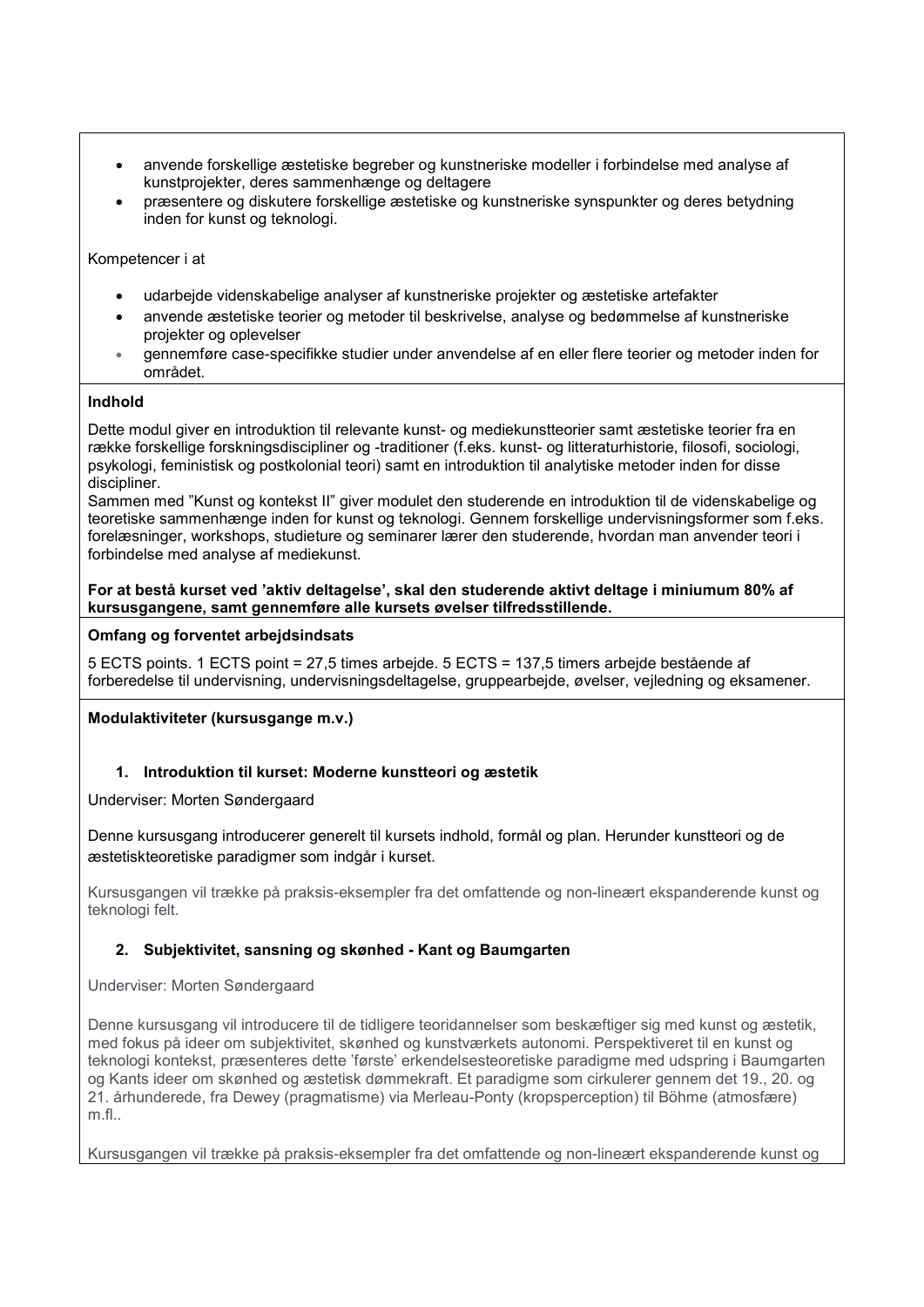#### teknologi felt.

Tekster:

|                                                                                                                                 | Mandatory lit. Additional. lit. | no of pages. no of pages. | Dig.<br>Upload* |
|---------------------------------------------------------------------------------------------------------------------------------|---------------------------------|---------------------------|-----------------|
| Dehs, J. (1998). Æstetiske teorier : en anatologi. (2. udg.<br>2. opl.). Odense: Odense Universitetsforlag.                     |                                 | 124                       | Nej             |
|                                                                                                                                 |                                 |                           |                 |
| Baumgarten: Aesthetica - In: Sven-Olaf Wallenstein<br>(2013): Baumgarten and the invention of the Aesthetic,<br>Site Journal/33 | 27                              |                           | Ja              |

# **3. Kunst som oplevelse. Dewey og pragmatismen.**

Underviser: Morten Søndergaard

Denne kursusgang fortsætter introduktionen til de tidligere teoridannelser som beskæftiger sig med kunst og æstetik, med fokus på ideer om subjektivitet og oplevelse. Perspektiveret til en kunst og teknologi kontekst, præsenteres dette 'første' erkendelsesteoretiske paradigme med udspring i Baumgarten og Kants ideer om skønhed og æstetisk dømmekraft. Der vil fokuseres særskilt på Dewey og pragmatismens, samt dens erkendelsesteoretiske virkningshistorie op igennem det 20. og 21 århundrede

Kursusgangen vil trække på praksis-eksempler fra det omfattende og non-lineært ekspanderende kunst og teknologi felt.

Tekster:

|                                                                          | MandatoryAdditional.          |        | Dig. |
|--------------------------------------------------------------------------|-------------------------------|--------|------|
|                                                                          | lit. no of lit. no of Upload* |        |      |
|                                                                          | pages.                        | pages. |      |
| Dewey, John. Art as Experience . New York: Putnam, 1934, uddrag: pp. 35- | 5                             |        | Ja   |
| 37,47-48,106-109,194-200, 272-275.                                       |                               |        |      |
|                                                                          |                               |        |      |

# **4. Avant-garderne og kritisk teori**

Underviser: Morten Søndergaard

Denne kursusgang introducerer til teoridannelser i begyndelsen af det 20. århundrede, som i væsentlighed er en reaktion på og 'nysansning' af 'den moderne kultur'. Række af komplekse og sammenfiltrede transformationer af både mennesker, samfund og ideer den moderne kultur generelt rammesætter er vidensfelt og grundlag for nye kunstprakssiser og teoridannelser. Fremfor alt skubber 'det moderne' som erfaringsramme til dannelsen af flere nye erkendelsesteoretiske paradigmer, hvoraf den kritiske teori er toneangivende. Perspektiveret til en kunst og teknologi kontekst, med særligt udgangspunkt i avant-garden i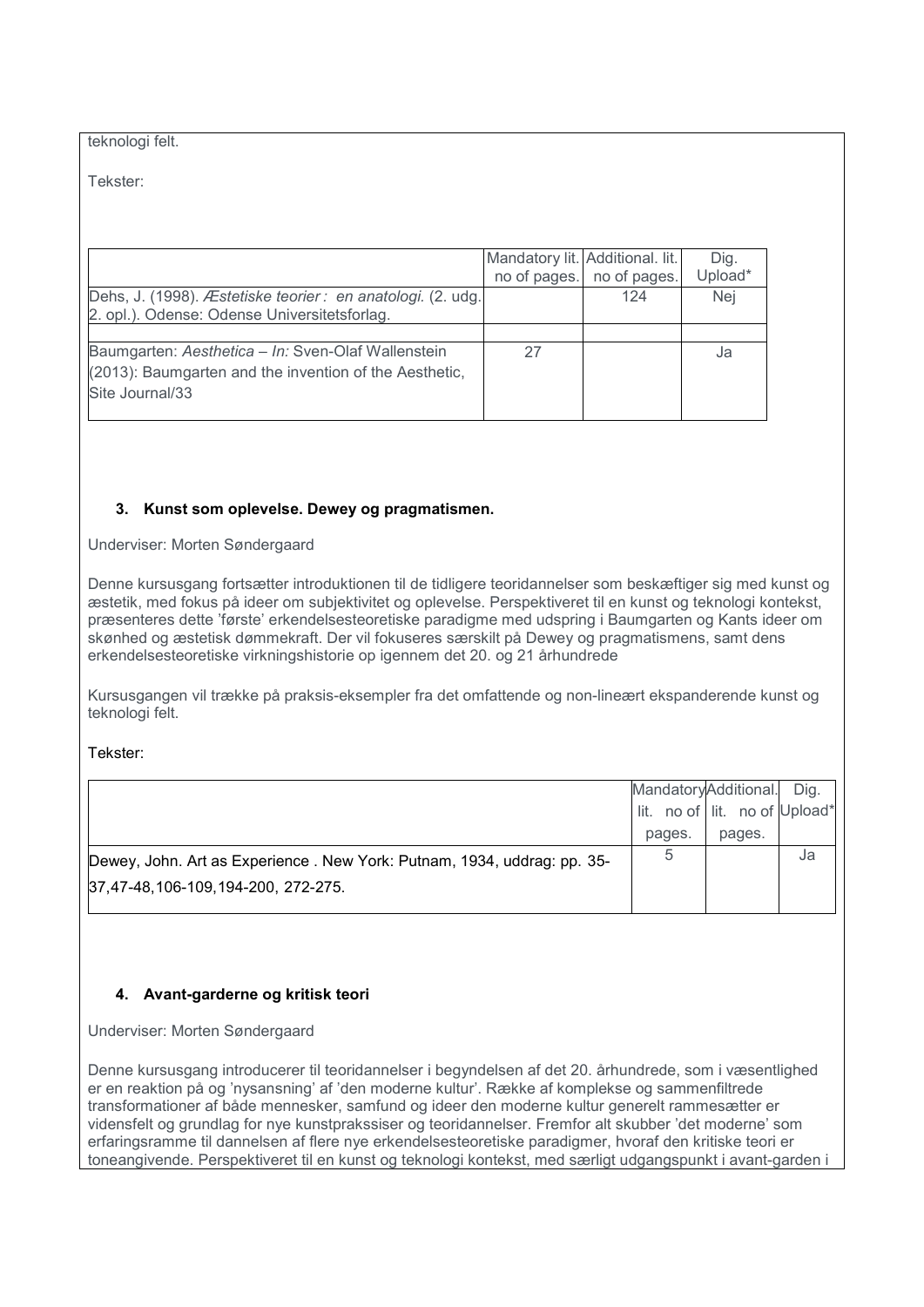begyndelsen af det 20 århundrede, præsenteres dette 'andet' erkendelsesteoretiske paradigme med udgangspunkt i primært Th. Adorno og Walter Benjamins ideer om oplysningens dialektiv, kulturindustri og aura. Et paradigme som cirkulerer gennem det 20. århunderede og 21. århundredes kunstteori og filosofi (Gadamer, Jürgen Habermas, Hartmut Rosa), samt i avantgardistiske og politiske kunstpraksisser.

Kursusgangen vil trække på praksis-eksempler fra det omfattende og non-lineært ekspanderende kunst og teknologi felt.

Tekster:

|                                                                                                  | MandatoryAdditional. |                               | Dig. |
|--------------------------------------------------------------------------------------------------|----------------------|-------------------------------|------|
|                                                                                                  |                      | lit. no of lit. no of Upload* |      |
|                                                                                                  | pages.               | pages.                        |      |
| Adorno (2014/1938): Aesthetic Theory, London/New York: Continuum, pp.<br>341-343. Moodle Upload. | 5                    |                               | Ja   |
| Sigfried Kracauer (1927), 'The Mass Ornament' (excerpt), in: Art in Theory I,                    | 6                    |                               | Ja   |
| 462-66.                                                                                          | 10                   |                               | Ja   |
| Walther Benjamin (1934), "The Author as Producer", pp. 1-9. Moodle Upload.                       |                      |                               |      |

# **5. Kunst som information og system. Post-strukturalisme og konstruktivisme.**

Underviser: Morten Søndergaard

Denne kursusgang introducerer til teoridannelser i den sidste halvdel af det 20. århundrede, som i væsentlighed bygger på en kritik af det 'første' (subjektivitet) og 'andet' paradigme (transcendentalisme). Erkendelsesteoretisk kan dette 'tredje' paradigme ses om en helt grundlæggende forsøg på at flytte erkendelsesrammen fra noget, der udelukkende vedrører mennesket (subjektet), til noget der også og primært omfatter de strukturer og kontekster, samt disses 'historikker, som 'konstruerer' betydningsdannelsen samt subjektets muligheder for overhovedet at forstå denne betydning. Perspektiveret til en kunst og teknologi kontekst, med særligt udgangspunkt i 1960'ernes avant-garde, præsenteres dette 'tredje' erkendelsesteoretiske paradigme med udgangspunkt i primært Michel Foucaults ideer om diskursive formationer, subjektiveringsprocesser og genealogier. Et paradigme som cirkulerer fra den sidste halvdel af det 20. århunderede og til i dag, f.eks. i feministiske og postkoloniale kunstprakssiser.

Kursusgangen vil trække på praksis-eksempler fra det omfattende og non-lineært ekspanderende kunst og teknologi felt.

Tekster:

|                                                                                                                             | MandatoryAdditional. | lit. no of lit. no of Upload* | Dig. |
|-----------------------------------------------------------------------------------------------------------------------------|----------------------|-------------------------------|------|
|                                                                                                                             | pages.               | pages.                        |      |
| Eco, Umberto (1958/1989): The Open Work, translated by Anna Cancogi,<br>Harvard University Press, pp. 84-104. Moodle upload | 12                   |                               | Ja   |
| Foucault (1976): "Different Spaces" in: Rabinow, P (ed). Essential Works of<br>Foucault 1954-1984. Pp 174-184.              |                      |                               |      |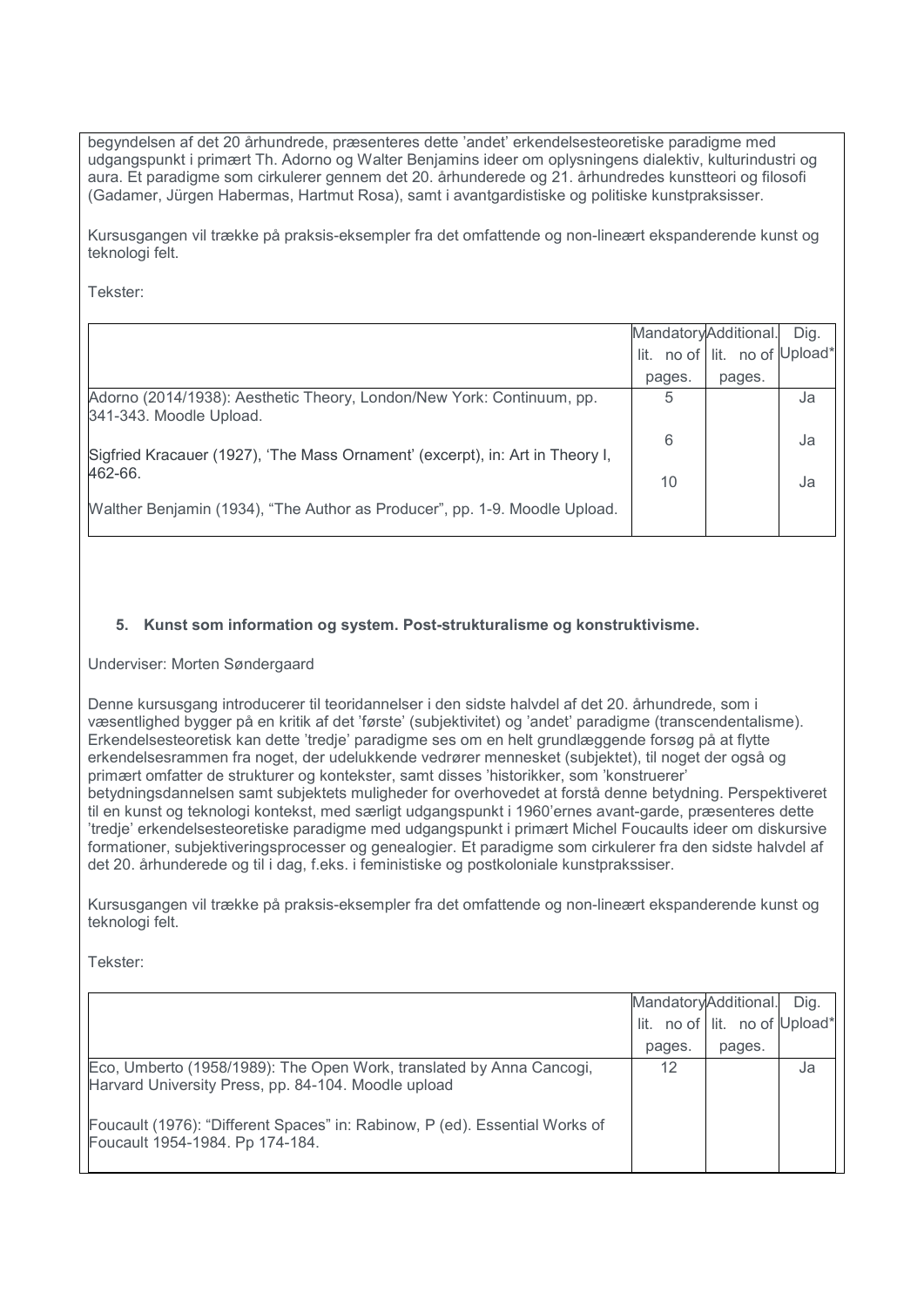| Foucault, M. (1968) "The Order or Things" in: Rabinow, P (ed). Essential<br>Works of Foucault 1954-1984. Pp 261-269. Moodle upload.                                                                                                                                                                                                                                                                                                                                                                                                                                                                                                                                                                                                                                                        | 12                   |                               | Ja   |  |  |
|--------------------------------------------------------------------------------------------------------------------------------------------------------------------------------------------------------------------------------------------------------------------------------------------------------------------------------------------------------------------------------------------------------------------------------------------------------------------------------------------------------------------------------------------------------------------------------------------------------------------------------------------------------------------------------------------------------------------------------------------------------------------------------------------|----------------------|-------------------------------|------|--|--|
|                                                                                                                                                                                                                                                                                                                                                                                                                                                                                                                                                                                                                                                                                                                                                                                            | $\boldsymbol{9}$     |                               | Ja   |  |  |
|                                                                                                                                                                                                                                                                                                                                                                                                                                                                                                                                                                                                                                                                                                                                                                                            |                      |                               |      |  |  |
|                                                                                                                                                                                                                                                                                                                                                                                                                                                                                                                                                                                                                                                                                                                                                                                            |                      |                               |      |  |  |
|                                                                                                                                                                                                                                                                                                                                                                                                                                                                                                                                                                                                                                                                                                                                                                                            |                      |                               |      |  |  |
| 6. Case: Kunstteori og analyse. Workshop og øvelse                                                                                                                                                                                                                                                                                                                                                                                                                                                                                                                                                                                                                                                                                                                                         |                      |                               |      |  |  |
| Underviser: Morten Søndergaard                                                                                                                                                                                                                                                                                                                                                                                                                                                                                                                                                                                                                                                                                                                                                             |                      |                               |      |  |  |
| Workshop som gennem øvelse vil gå i dybden med en case, hvor kunstteorier og de gennemgåede<br>erkendelsesteoretiske paradigmer bringes i spil i en analyse af et state-of-the-art 'værk' fra det omfattende<br>og non-lineært ekspanderende kunst og teknologi felt.                                                                                                                                                                                                                                                                                                                                                                                                                                                                                                                      |                      |                               |      |  |  |
| Tekster:                                                                                                                                                                                                                                                                                                                                                                                                                                                                                                                                                                                                                                                                                                                                                                                   |                      |                               |      |  |  |
| Alle tekster fra de tidligere kursusgange inddrages.                                                                                                                                                                                                                                                                                                                                                                                                                                                                                                                                                                                                                                                                                                                                       |                      |                               |      |  |  |
|                                                                                                                                                                                                                                                                                                                                                                                                                                                                                                                                                                                                                                                                                                                                                                                            |                      |                               |      |  |  |
| 7. Teknologikritik og kunstteori I: Instrumentalisme og determinisme (and beyond)                                                                                                                                                                                                                                                                                                                                                                                                                                                                                                                                                                                                                                                                                                          |                      |                               |      |  |  |
| Underviser Morten Søndergaard                                                                                                                                                                                                                                                                                                                                                                                                                                                                                                                                                                                                                                                                                                                                                              |                      |                               |      |  |  |
| Denne kursusgang foredrag (og den næste) introducerer til teorier, der forholder sig kritisk til de tidligere<br>erkendelsesteoretiske paradigmer. Paradigme 4 bygger på den (Heideggarian-baserede) analyse af<br>teknologi som vores (os menneskers) transcendens, som vi hverken kan undslippe eller ignorere. Vi bliver<br>udfordret på erkendelser af, hvordan dette begrænser og påvirker sansning, betydningsdannelse og viden,<br>samt kunst og kultur (og 'alt andet'). Kulturel betydning er altid rammesat af teknologi (determinisme), en<br>KulturTeknik. Således bliver kunst og æstetik et spørgsmål om at 'finde alternativer' til eksisterende<br>opfattelser og 'overfladisk' brug af teknologi, gennem f.eks. 'medie arkæologiske' eller 'post-digitale'<br>positioner. |                      |                               |      |  |  |
| Kursusgangen vil trække på praksis-eksempler fra det omfattende og non-lineært ekspanderende kunst og<br>teknologi felt.                                                                                                                                                                                                                                                                                                                                                                                                                                                                                                                                                                                                                                                                   |                      |                               |      |  |  |
| Literature:                                                                                                                                                                                                                                                                                                                                                                                                                                                                                                                                                                                                                                                                                                                                                                                |                      |                               |      |  |  |
|                                                                                                                                                                                                                                                                                                                                                                                                                                                                                                                                                                                                                                                                                                                                                                                            | MandatoryAdditional. |                               | Dig. |  |  |
|                                                                                                                                                                                                                                                                                                                                                                                                                                                                                                                                                                                                                                                                                                                                                                                            |                      | lit. no of lit. no of Upload* |      |  |  |
| Heidegger, Martin (1954): "The Question Concerning Technology" in:                                                                                                                                                                                                                                                                                                                                                                                                                                                                                                                                                                                                                                                                                                                         | pages.<br>32         | pages.                        | Ja   |  |  |
| Heidegger, M. (1996). The question concerning technology and other<br>essays (22. printing.). New York, N.Y: Harper & Row.                                                                                                                                                                                                                                                                                                                                                                                                                                                                                                                                                                                                                                                                 |                      |                               |      |  |  |

Krämer, S & Bredekamp, H. (2013): Culture, Technology, Cultural Techniques - Moving Beyond Text. In: Theory, Culture and Society, Vol. 30, No. 6, pp. 20- 29. <u>https://www.geisteswissenschaften.fu-</u> [berlin.de/we01/institut/mitarbeiter/emeriti/kraemer/PDFs/Aufsaetze/Kraemer-](https://www.geisteswissenschaften.fu-berlin.de/we01/institut/mitarbeiter/emeriti/kraemer/PDFs/Aufsaetze/Kraemer-Bredekamp-_2_.pdf)Bredekamp- 2 .pdf 9 Online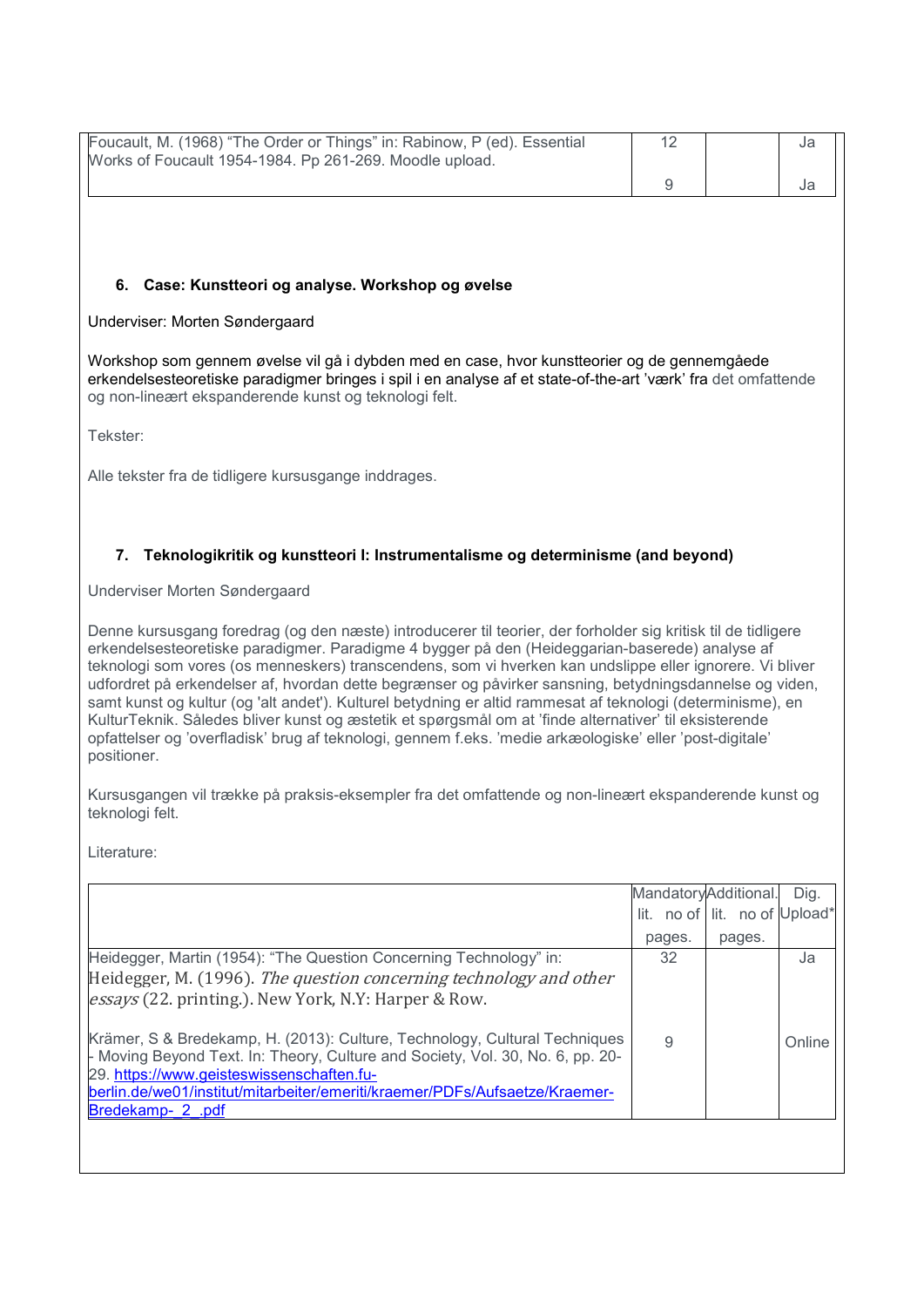### **8. Teknologikritik og kunstteori II: Netværket, 'the social turn' og post-fænomenologi.**

Underviser: Morten Søndergaard

Denne kursusgang introducerer til kunstneriske praksisser og teorier, der opererer kreativt, produktivt og ikke-deterministisk i relationerne mellem menneske, teknologi og verden. Overordnet set bygger disse teorier på en erkendelsesmæssige præmis, hvor ting og teknologier er 'betydningsaktører'. Menneske og teknologi er i et gensidigt afhængighedsforhold, et posthumant netværk af relationer og aktører. Kunstnere som agerer i dette felt (feks på Medicinsk Museion) iscenesætter effekter og lader teknologier og genstande skubbe og konstruere publikum osv. Der opereres med en helt anden 'metafysik' end er tilfældet i de øvrige paradigmer: Sanser, betydninger, kontekster og teknologi agerer således i samme netværk som publikum, der angiver den tydeligste aktørstatus: performere af tidslighed og processer.

Nogle af de teorier, der vil henvises til, er: J.F. Lyotard (The condition of computerization), B. Latour (ANT & the social turn), Donna Haraway (Cyborg Manifest / philosophical feminism), Katherine Hayles (Technogenesis & Distributed Cognition), Don Ihde (Post-phenomenology).

Kursusgangen vil trække på praksis-eksempler fra det omfattende og non-lineært ekspanderende kunst og teknologi felt.

Tekster:

|                                                                                         | Mandat Additio |                 | Dig.  |
|-----------------------------------------------------------------------------------------|----------------|-----------------|-------|
|                                                                                         | ory lit.       | nal. lit. Uploa |       |
|                                                                                         | no of          | no of           | $d^*$ |
|                                                                                         | pages.         | pages.          |       |
| Verbeek, P. P. C. C. (2012). "On art and Democratization of Things. Politics at Issue." | 12             |                 | Ja    |
| In: Seijdel, Jorinde (red), Open! Platform for Art, Culture and the Public Domain.      |                |                 |       |
| Rotterdam. https://www.onlineopen.org/on-art-and-the-democratization-of-things.         |                |                 |       |
|                                                                                         |                |                 |       |
| N. Katherine Hayles (1999): How We Became Posthuman. Virtual Bodies in                  |                |                 |       |
| Cybernetics, Literature, and Informatics. Preface and chapter 1, pp $ix - 25$ .         |                |                 |       |
|                                                                                         |                | 42              |       |
| D. Haraway (1985): A Manifesto for Cyborgs: Science, Technology, and Socialist          |                |                 |       |
| Feminism in the 1980s, online at Stanford                                               |                | 12              |       |
| uni: https://web.archive.org/web/20120214194015/http://www.stanford.edu/dept/HPS/       |                |                 |       |
| Haraway/CyborgManifesto.html                                                            |                |                 |       |

### **9. & 10. Workshop og øvelse: Feltarbejde på kunstudstilling (formentlig Aarhus Kunsthal)**

En dags kunst og kontekst feltarbejde, med øvelse og præsentationer på en aktuel udstilling (bliver annonceret senere, sandsynligvis Aarhus Kunsthal).

I forventes at arrangere din egen transport t / f Aarhus.

Indgangen til Aarhus Kunsthal er gratis for ArT-studerende, medbring dit studiekort.

1. I arbejder i grupper på maks. 3 studerende og vælger et specifikt kunstværk, en situation eller kontekst som I ønsker at arbejde videre med og analysere. Du har brug for pen og papir til noter og skitser!

2. Når I har valgt værk/stiuation/kontekst, skal I starte med at sanse og opfatte kunstværkerne individuelt, før I diskuterer det nærmere i gruppen. Husk at sanse med hele din krop, ører, hud osv.! Hvilke ord kommer først i tankerne, når du ser og lytter til kunstværkerne - skriv dem ned! Vær ikke bange for at bruge